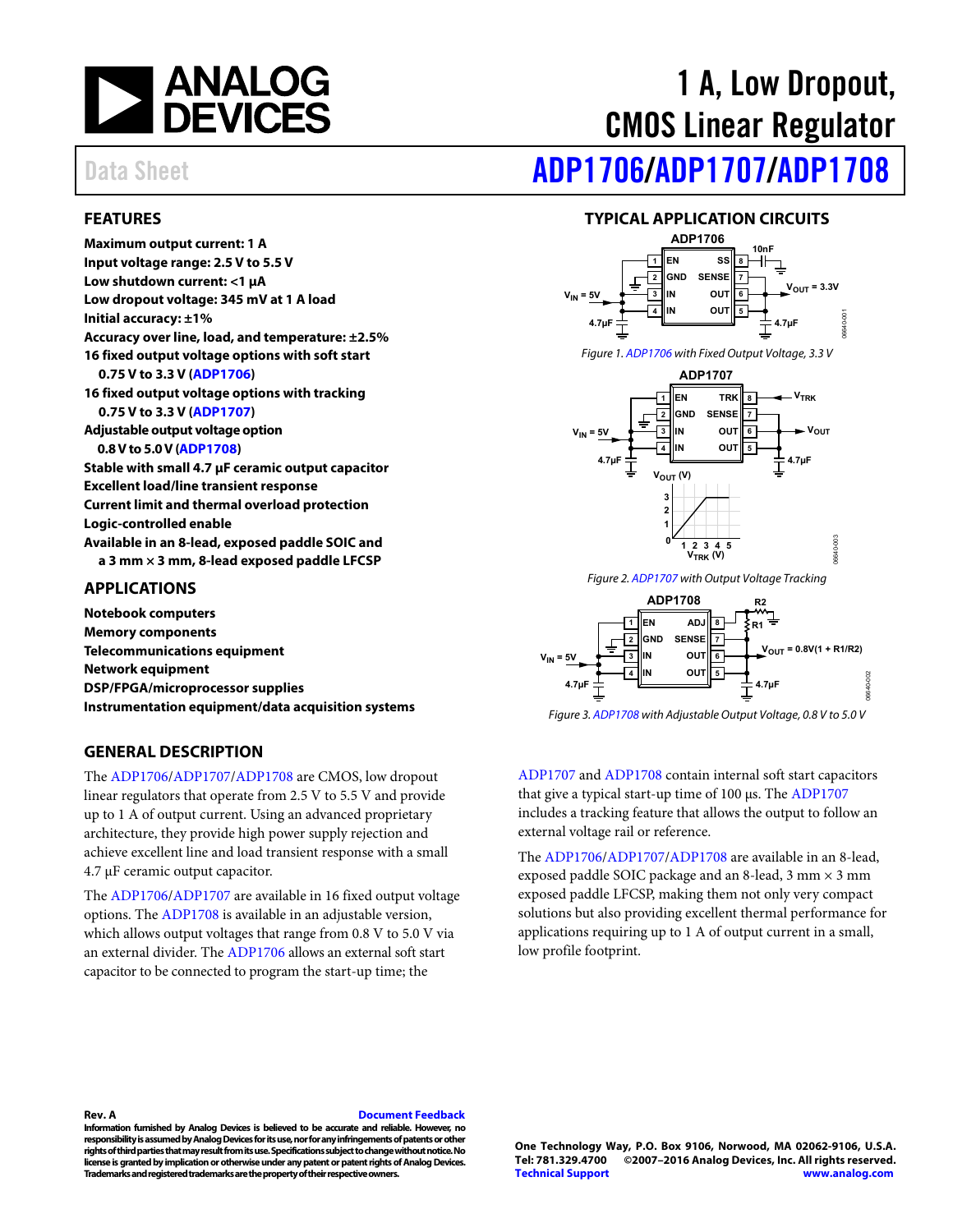### TABLE OF CONTENTS

### <span id="page-1-0"></span>**REVISION HISTORY**

#### **5/2016—Rev. 0 to Rev. A**

#### **6/2007—Revision 0: Initial Version**

| Current Limit and Thermal Overload Protection  15 |  |
|---------------------------------------------------|--|
|                                                   |  |
|                                                   |  |
|                                                   |  |
|                                                   |  |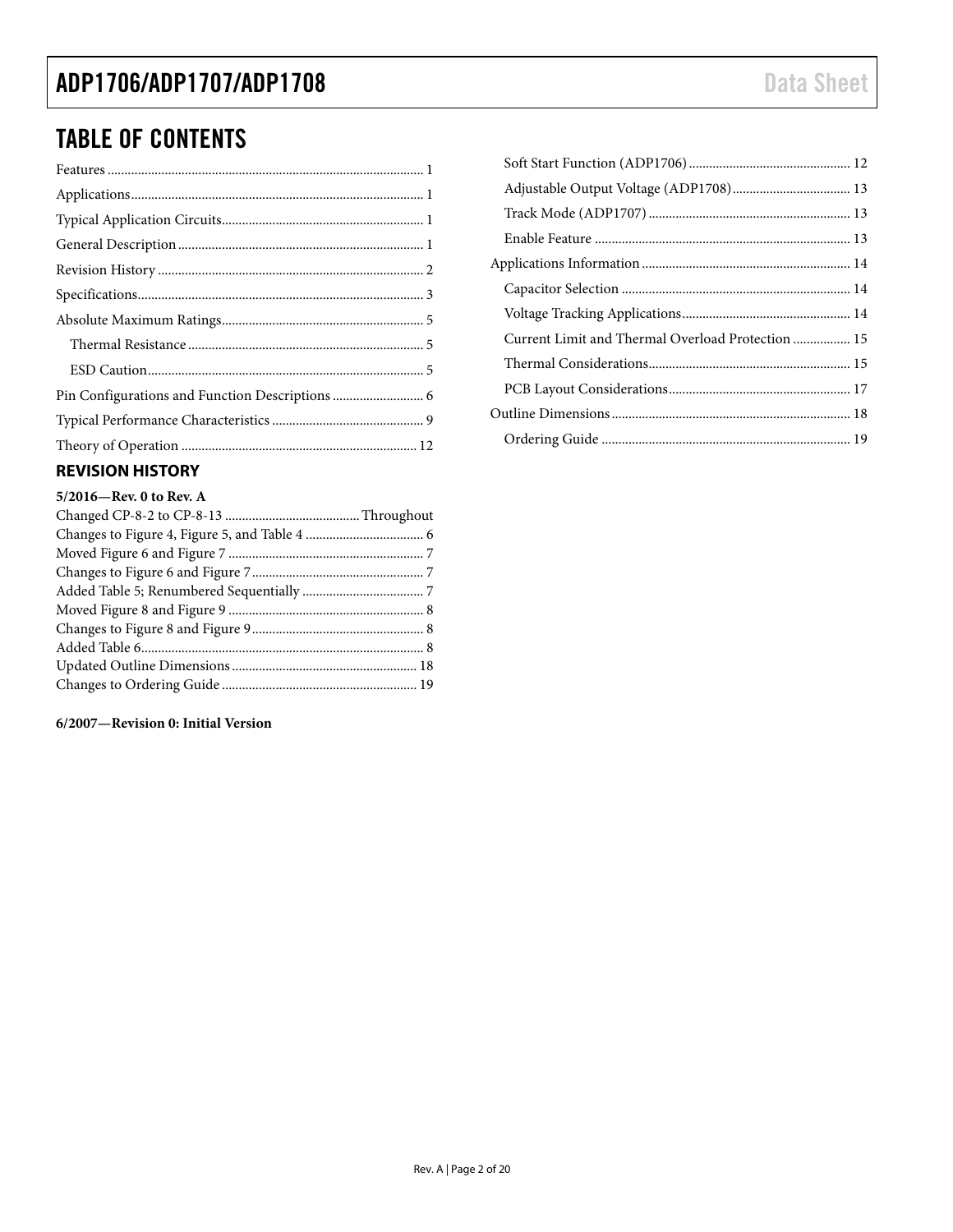### <span id="page-2-0"></span>**SPECIFICATIONS**

 $V_{\text{IN}} = (V_{\text{OUT}} + 0.6 V)$  or 2.5 V (whichever is greater),  $I_{\text{OUT}} = 10 \text{ mA}$ ,  $C_{\text{IN}} = C_{\text{OUT}} = 4.7 \mu\text{F}$ ,  $T_{\text{A}} = 25^{\circ}\text{C}$ , unless otherwise noted.

### <span id="page-2-1"></span>**Table 1.**

| Parameter                                              | Symbol                  | <b>Test Conditions/Comments</b>                                                                                              | Min            | Typ            | Max    | <b>Unit</b> |
|--------------------------------------------------------|-------------------------|------------------------------------------------------------------------------------------------------------------------------|----------------|----------------|--------|-------------|
| <b>INPUT VOLTAGE RANGE</b>                             | <b>V<sub>IN</sub></b>   | $T_1 = -40^{\circ}$ C to $+125^{\circ}$ C                                                                                    | 2.5            |                | 5.5    | V           |
| OPERATING SUPPLY CURRENT                               | <b>I</b> GND            | $l_{\text{OUT}} = 0$ mA                                                                                                      |                | 50             |        | μA          |
|                                                        |                         | $l_{\text{OUT}} = 100 \text{ mA}$                                                                                            |                | 310            |        | μA          |
|                                                        |                         | $I_{\text{OUT}} = 100 \text{ mA}$ , T <sub>J</sub> = $-40^{\circ}$ C to +125 <sup>°</sup> C                                  |                |                | 390    | μA          |
|                                                        |                         | $I_{\text{OUT}} = 1$ A                                                                                                       |                | 1.2            |        | mA          |
|                                                        |                         | $I_{\text{OUT}} = 1$ A, T <sub>J</sub> = $-40^{\circ}$ C to +125 <sup>o</sup> C                                              |                |                | 1.55   | mA          |
| SHUTDOWN CURRENT                                       | I <sub>GND-SD</sub>     | $EN = GND$                                                                                                                   |                | 0.1            |        | μA          |
|                                                        |                         | $EN = GND$ , $T_1 = -40^{\circ}C$ to $+125^{\circ}C$                                                                         |                |                | 1.0    | μA          |
| <b>OUTPUT VOLTAGE ACCURACY</b>                         |                         |                                                                                                                              |                |                |        |             |
| Fixed Output Voltage Accuracy (ADP1706<br>and ADP1707) | <b>V</b> <sub>OUT</sub> | $l_{\text{out}} = 10 \text{ mA}$                                                                                             | $-1$           |                | $+1$   | $\%$        |
|                                                        |                         | $I_{\text{OUT}} = 100 \mu A$ to 1 A                                                                                          | $-1.5$         |                | $+1.5$ | $\%$        |
|                                                        |                         | 100 $\mu$ A < $I_{\text{OUT}}$ < 1 A, T <sub>J</sub> = -40°C to +125°C                                                       | $-2.5$         |                | $+2.5$ | $\%$        |
| Adjustable Output Voltage Accuracy<br>$(ADP1708)^1$    | V <sub>OUT</sub>        | $I_{OUT} = 10 \text{ mA}$                                                                                                    | 0.792<br>0.788 | 0.8            | 0.808  | V<br>V      |
|                                                        |                         | $I_{\text{OUT}} = 100 \mu A$ to 1 A                                                                                          | 0.780          |                | 0.812  |             |
| <b>LINE REGULATION</b>                                 |                         | 100 $\mu$ A < $I_{\text{OUT}}$ < 1 A, T <sub>J</sub> = -40°C to +125°C<br>$V_{IN} = (V_{OUT} + 0.6 V)$ to 5.5 V,             |                |                | 0.820  | V<br>$%$ /V |
|                                                        | Δ VOUT/Δ VIN            | $T_1 = -40^{\circ}C$ to $+125^{\circ}C$                                                                                      | $-0.1$         |                | $+0.1$ |             |
| LOAD REGULATION <sup>2</sup>                           | Δ V ουτ/ΔΙουτ           | $I_{\text{OUT}} = 10 \text{ mA}$ to 1 A, T <sub>J</sub> = $-40^{\circ}$ C to +125 <sup>°</sup> C                             |                |                | 0.001  | % /mA       |
| <b>DROPOUT VOLTAGE<sup>3</sup></b>                     | <b>V</b> DROPOUT        | $I_{\text{OUT}} = 100 \text{ mA}, V_{\text{OUT}} \geq 3.3 \text{ V}$                                                         |                | 33             |        | mV          |
|                                                        |                         | $I_{\text{OUT}} = 100 \text{ mA}$ , $V_{\text{OUT}} \geq 3.3 \text{ V}$ ,<br>$T_1 = -40^{\circ}C$ to $+125^{\circ}C$         |                |                | 55     | mV          |
|                                                        |                         | $I_{\text{OUT}} = 1$ A, $V_{\text{OUT}} \geq 3.3$ V                                                                          |                | 345            |        | mV          |
|                                                        |                         | $I_{\text{OUT}} = 1$ A, $V_{\text{OUT}} \geq 3.3$ V, $T_1 = -40^{\circ}$ C to $+125^{\circ}$ C                               |                |                | 600    | mV          |
|                                                        |                         | $I_{\text{OUT}} = 100 \text{ mA}$ , 2.5 V $\leq$ V <sub>OUT</sub> $<$ 3.3 V                                                  |                | 35             |        | mV          |
|                                                        |                         | $I_{\text{OUT}} = 100 \text{ mA}$ , 2.5 $V \leq V_{\text{OUT}} < 3.3 \text{ V}$ ,<br>$T_1 = -40^{\circ}C$ to $+125^{\circ}C$ |                |                | 60     | mV          |
|                                                        |                         | $I_{\text{OUT}} = 1 \text{ A}$ , 2.5 V $\leq$ V <sub>OUT</sub> $<$ 3.3 V                                                     |                | 365            |        | mV          |
|                                                        |                         | $I_{\text{OUT}} = 1 \text{ A}$ , 2.5 $V \leq V_{\text{OUT}} < 3.3 \text{ V}$ ,                                               |                |                | 630    | mV          |
|                                                        |                         | $T_1 = -40^{\circ}C$ to $+125^{\circ}C$                                                                                      |                |                |        |             |
| START-UP TIME <sup>4</sup>                             | tstart-up               |                                                                                                                              |                |                |        |             |
| ADP1707 and ADP1708                                    |                         |                                                                                                                              |                | 100            |        | μs          |
| ADP1706                                                |                         | $C_{SS} = 10$ nF                                                                                                             |                | 7.3            |        | ms          |
| <b>CURRENT LIMIT THRESHOLD<sup>5</sup></b>             | <b>ILIMIT</b>           |                                                                                                                              | 1.1            | 1.5            | 1.8    | Α           |
| THERMAL SHUTDOWN                                       |                         |                                                                                                                              |                |                |        |             |
| Thermal Shutdown Threshold                             | <b>TS</b> <sub>sD</sub> | T <sub>J</sub> rising                                                                                                        |                | 150            |        | $^{\circ}C$ |
| Thermal Shutdown Hysteresis                            | TS <sub>SD-HYS</sub>    |                                                                                                                              |                | 15             |        | $\circ$ C   |
| SOFT START SOURCE CURRENT (ADP1706)                    | SSI-SOURCE              | $SS = GND$                                                                                                                   | 0.6            | 1.1            | 1.6    | μA          |
| VOUT to VTRK ACCURACY (ADP1707)                        | <b>VTRK-ERROR</b>       | $0 V \leq V_{TRK} \leq (0.5 \times V_{OUT(NOM)})$ , $V_{OUT(NOM)} \leq 1.8 V$ ,<br>$T_1 = -40^{\circ}C$ to $+125^{\circ}C$   | $-40$          |                | $+40$  | mV          |
|                                                        |                         | $0 V \leq V_{TRK} \leq (0.5 \times V_{OUT(NOM)})$ , $V_{OUT(NOM)} > 1.8 V$ ,<br>$T_J = -40^{\circ}C$ to $+125^{\circ}C$      | $-60$          |                | $+60$  | mV          |
| <b>EN INPUT</b>                                        |                         |                                                                                                                              |                |                |        |             |
| EN Input Logic High                                    | Vн                      | $2.5 V \leq V_{IN} \leq 5.5 V$                                                                                               | 1.8            |                |        | V           |
| <b>EN Input Logic Low</b>                              | $V_{IL}$                | $2.5 V \leq V_{IN} \leq 5.5 V$                                                                                               |                |                | 0.4    | V           |
| <b>EN Input Leakage Current</b>                        | $VI-LEAKAGE$            | $EN = IN$ or $GND$                                                                                                           |                | 0.1            | 1      | μA          |
| ADJ INPUT BIAS CURRENT (ADP1708)                       | ADJ <sub>I-BIAS</sub>   |                                                                                                                              |                | 30             | 100    | nA          |
| SENSE INPUT BIAS CURRENT                               | <b>SNSI-BIAS</b>        |                                                                                                                              |                | $\overline{4}$ |        | μA          |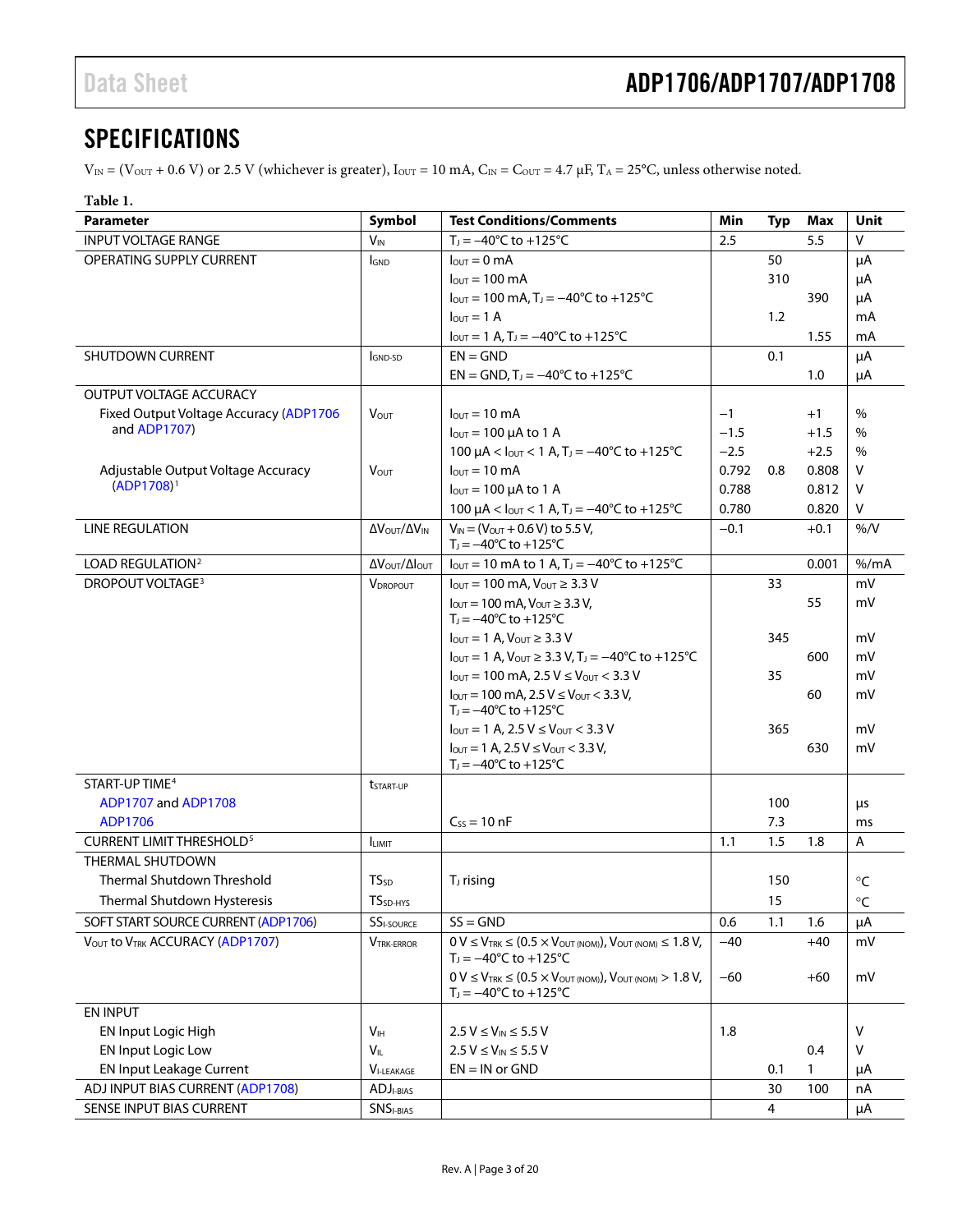<span id="page-3-0"></span>

| <b>Parameter</b>             | Symbol          | <b>Test Conditions/Comments</b>                    | Min<br>Tvɒ | Max | Unit   |
|------------------------------|-----------------|----------------------------------------------------|------------|-----|--------|
| <b>OUTPUT NOISE</b>          | <b>OUTNOISE</b> | 10 Hz to 100 kHz, $V_{\text{OUT}} = 0.75$ V        | 125        |     | uV rms |
|                              |                 | 10 Hz to 100 kHz, $V_{\text{OUT}} = 3.3 \text{ V}$ | 450        |     | uV rms |
| POWER SUPPLY REJECTION RATIO | <b>PSRR</b>     | 1 kHz, $V_{\text{OUT}} = 0.75 V$                   | 70         |     | dB     |
|                              |                 | 1 kHz. $V_{OUT} = 3.3 V$                           | 56         |     | dB     |

<sup>1</sup> Accuracy when OUT is connected directly to ADJ. When OUT voltage is set by external feedback resistors, absolute accuracy in adjust mode depends on the tolerances of resistors used.

<sup>2</sup> Based on an end-point calculation using 10 mA and 1 A loads. Se[e Figure 11](#page-8-1) for typical load regulation performance for loads less than 10 mA.

<sup>3</sup> Dropout voltage is defined as the input-to-output voltage differential when the input voltage is set to the nominal output voltage. This applies only for output voltages above 2.5 V.

<sup>4</sup> Start-up time is defined as the time between the rising edge of EN to OUT being at 95% of its nominal value.

<sup>5</sup> Current limit threshold is defined as the current at which the output voltage drops to 90% of the specified typical value. For example, the current limit for a 1.0 V output voltage is defined as the current that causes the output voltage to drop to 90% of 1.0 V, or 0.9 V.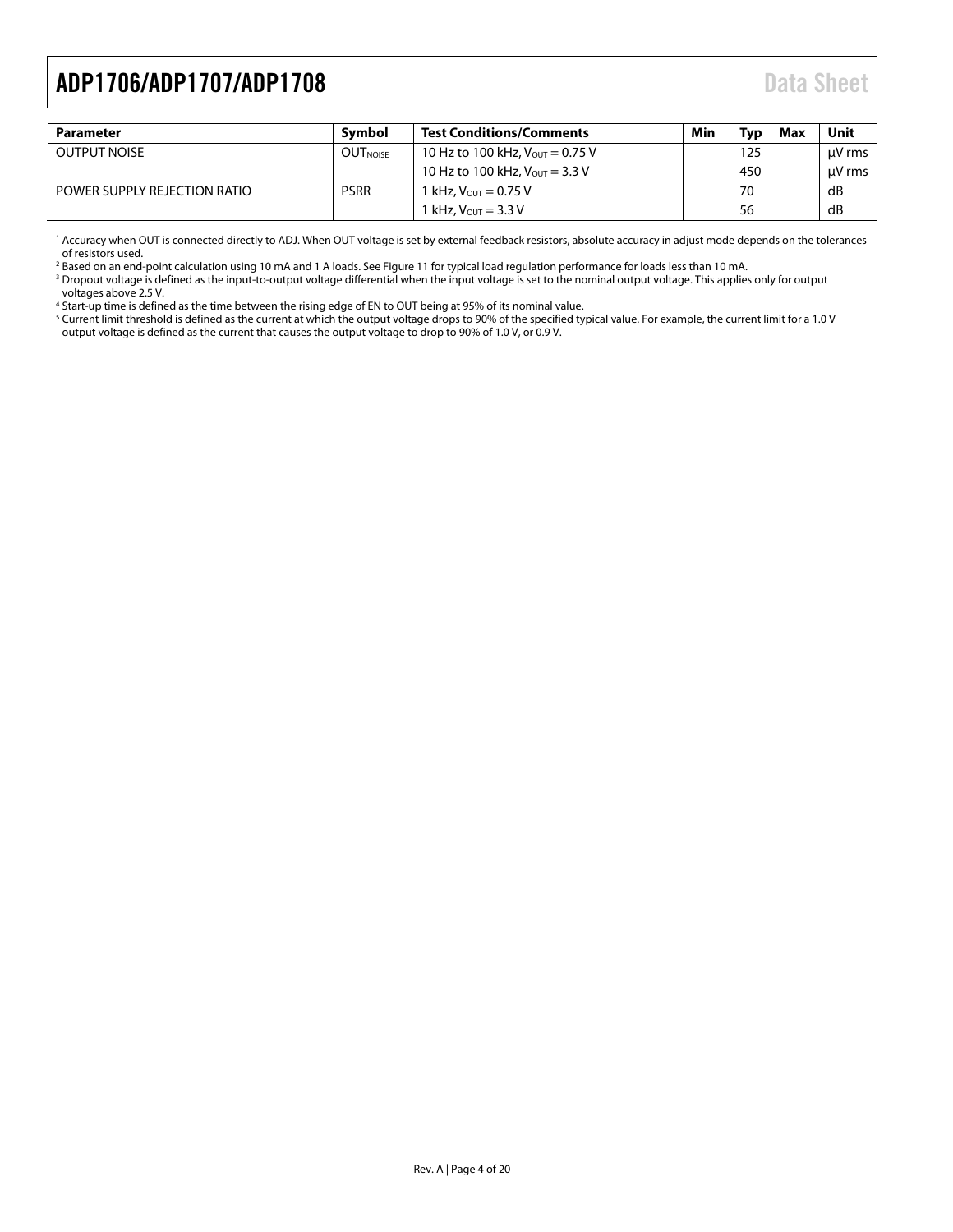### <span id="page-4-0"></span>ABSOLUTE MAXIMUM RATINGS

#### **Table 2.**

| <b>Parameter</b>                     | Rating                              |
|--------------------------------------|-------------------------------------|
| IN to GND                            | $-0.3 V$ to $+6 V$                  |
| OUT to GND                           | $-0.3$ V to IN                      |
| <b>EN to GND</b>                     | $-0.3 V$ to $+6 V$                  |
| SS/ADJ/TRK to GND                    | $-0.3 V$ to $+6 V$                  |
| SENSE to GND                         | $-0.3 V$ to $+6 V$                  |
| Storage Temperature Range            | $-65^{\circ}$ C to $+150^{\circ}$ C |
| Operating Junction Temperature Range | $-40^{\circ}$ C to $+125^{\circ}$ C |
| <b>Soldering Conditions</b>          | JEDEC J-STD-020                     |

Stresses at or above those listed under Absolute Maximum Ratings may cause permanent damage to the product. This is a stress rating only; functional operation of the product at these or any other conditions above those indicated in the operational section of this specification is not implied. Operation beyond the maximum operating conditions for extended periods may affect product reliability.

### <span id="page-4-1"></span>**THERMAL RESISTANCE**

 $\theta_{JA}$  is specified for the worst-case conditions, that is, a device soldered in a circuit board for surface-mount packages.

#### **Table 3. Thermal Resistance**

| Package Type                                          | $\theta$ JA | Unit |
|-------------------------------------------------------|-------------|------|
| 8-Lead SOIC (Exposed Paddle)                          | 58          | °C/W |
| 8-Lead 3 mm $\times$ 3 mm LFCSP (Exposed Paddle)   66 |             | °C/W |

#### <span id="page-4-2"></span>**ESD CAUTION**



ESD (electrostatic discharge) sensitive device. Charged devices and circuit boards can discharge without detection. Although this product features patented or proprietary protection circuitry, damage may occur on devices subjected to high energy ESD. Therefore, proper ESD precautions should be taken to avoid performance degradation or loss of functionality.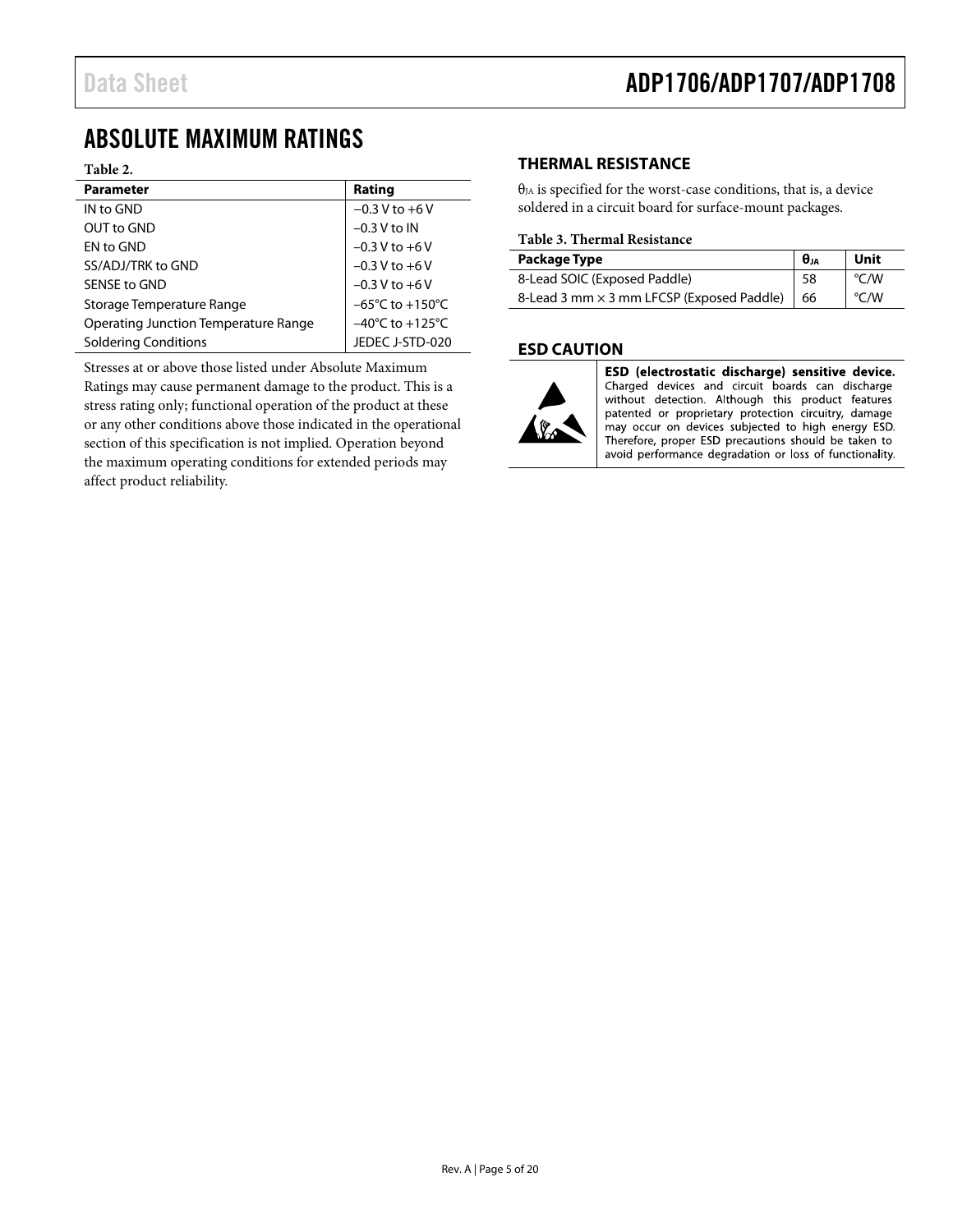### <span id="page-5-0"></span>PIN CONFIGURATIONS AND FUNCTION DESCRIPTIONS



#### **NOTES**

**1. EXPOSED PAD. THE EXPOSED PAD ENHANCES THERMAL PERFORMANCE AND IS ELECTRICALLY CONNECTED TO GND INSIDE THE PACKAGE. IT IS** 06640-004 06640-004  **RECOMMENDED TO CONNECT THE EXPOSED PAD TO THE GROUND PLANE ON THE BOARD.**

Figure 4. 8-Lead SOIC[, ADP1706](http://www.analog.com/ADP1706?doc=ADP1706_1707_1708.pdf)



#### **Table 4[. ADP1706 P](http://www.analog.com/ADP1706?doc=ADP1706_1707_1708.pdf)in Function Descriptions**

|             | Pin No.      |                 |                                                                                                                                                                                                                           |
|-------------|--------------|-----------------|---------------------------------------------------------------------------------------------------------------------------------------------------------------------------------------------------------------------------|
| <b>SOIC</b> | <b>LFCSP</b> | <b>Mnemonic</b> | <b>Description</b>                                                                                                                                                                                                        |
|             |              | EN              | Enable Input. Drive EN high to turn on the regulator; drive it low to turn off the regulator. For automatic<br>startup, connect EN to IN.                                                                                 |
|             |              | <b>GND</b>      | Ground.                                                                                                                                                                                                                   |
| 3,4         | 3, 4         | IN              | Regulator Input Supply. Bypass IN to GND with a 4.7 µF or greater capacitor.                                                                                                                                              |
| 5, 6        | 5.6          | OUT             | Regulated Output Voltage. Bypass OUT to GND with a 4.7 µF or greater capacitor.                                                                                                                                           |
|             |              | <b>SENSE</b>    | Sense. Measures the actual output voltage at the load and feeds it to the error amplifier. Connect SENSE as<br>close as possible to the load to minimize the effect of IR drop between the regulator output and the load. |
| 8           | 8            | SS              | Soft Start. A capacitor connected to this pin determines the soft start time.                                                                                                                                             |
|             | 0            | EP              | Exposed Pad. The exposed pad enhances thermal performance and is electrically connected to GND inside<br>the package. It is recommended to connect the exposed pad to the ground plane on the board.                      |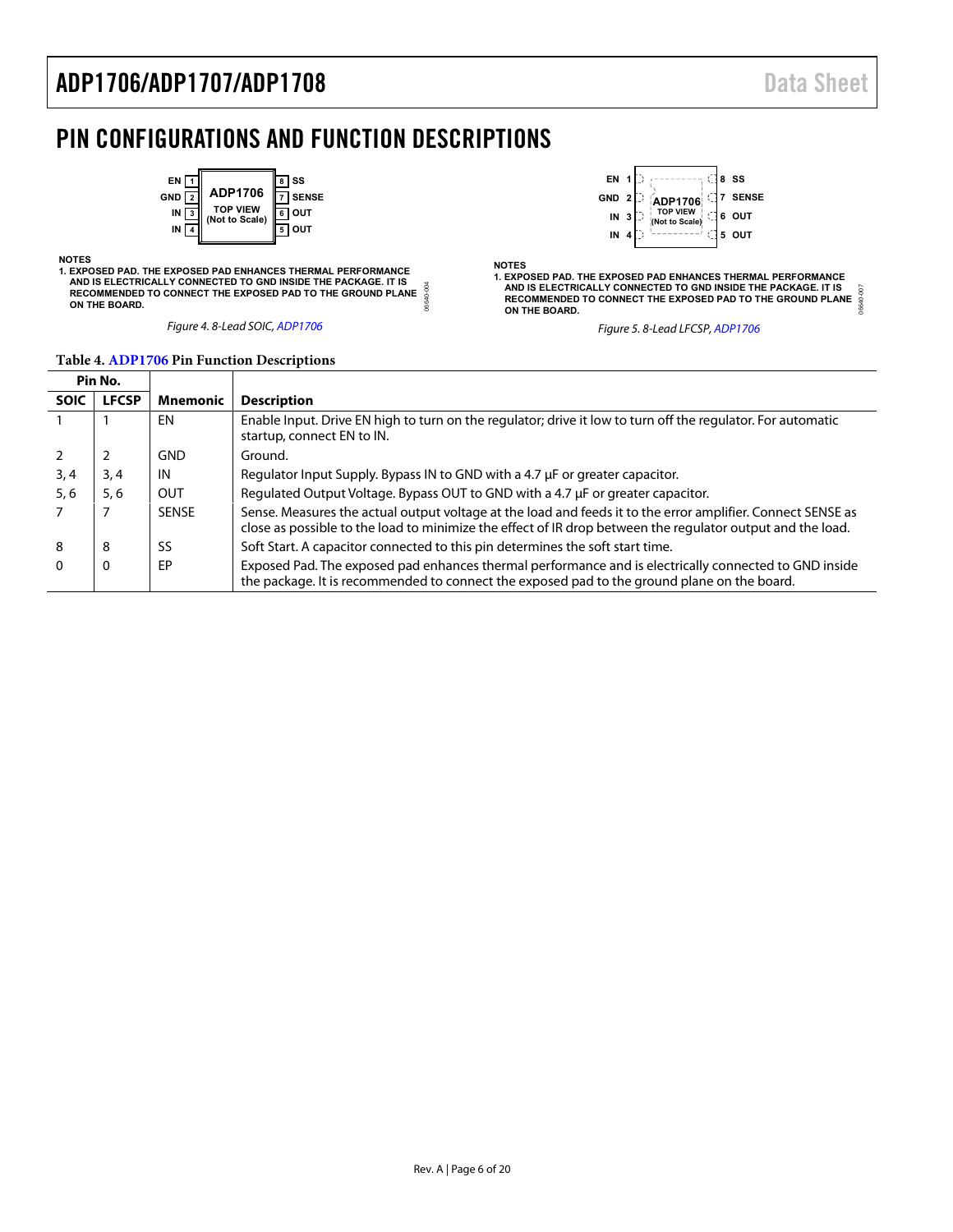

06640-006 NOTES<br>1. EXPOSED PAD. THE EXPOSED PAD ENHANCES THERMAL PERFORMANCE<br>AND IS ELECTRICALLY CONNECTED TO GND INSIDE THE PACKAGE. IT IS<br>RECOMMENDED TO CONNECT THE EXPOSED PAD TO THE GROUND PLANE<br>ON THE BOARD.

## Data Sheet **ADP1706/ADP1707/ADP1708**



06640-009 NOTES<br>1. EXPOSED PAD. THE EXPOSED PAD ENHANCES THERMAL PERFORMANCE<br>AND IS ELECTRICALLY CONNECTED TO GND INSIDE THE PACKAGE. IT IS<br>RECOMMENDED TO CONNECT THE EXPOSED PAD TO THE GROUND PLANE<br>ON THE BOARD.

Figure 6. 8-Lead SOIC[, ADP1707](http://www.analog.com/ADP1707?doc=ADP1706_1707_1708.pdf) **Figure 7. 8-Lead LFCSP**[, ADP1707](http://www.analog.com/ADP1707?doc=ADP1706_1707_1708.pdf)

| Pin No.     |              |            |                                                                                                                                                                                                                           |
|-------------|--------------|------------|---------------------------------------------------------------------------------------------------------------------------------------------------------------------------------------------------------------------------|
| <b>SOIC</b> | <b>LFCSP</b> | Mnemonic   | <b>Description</b>                                                                                                                                                                                                        |
|             |              | EN         | Enable Input. Drive EN high to turn on the regulator; drive it low to turn off the regulator. For automatic<br>startup, connect EN to IN.                                                                                 |
|             |              | <b>GND</b> | Ground.                                                                                                                                                                                                                   |
| 3,4         | 3,4          | IN         | Regulator Input Supply. Bypass IN to GND with a 4.7 µF or greater capacitor.                                                                                                                                              |
| 5, 6        | 5,6          | OUT        | Regulated Output Voltage. Bypass OUT to GND with a 4.7 µF or greater capacitor.                                                                                                                                           |
|             |              | SENSE      | Sense. Measures the actual output voltage at the load and feeds it to the error amplifier. Connect SENSE as<br>close as possible to the load to minimize the effect of IR drop between the regulator output and the load. |
| 8           | 8            | <b>TRK</b> | Track. The output follows the voltage applied at the TRK pin. See the Theory of Operation section for a more<br>detailed description.                                                                                     |
| $\Omega$    | 0            | EP         | Exposed Pad. The exposed pad enhances thermal performance and is electrically connected to GND inside<br>the package. It is recommended to connect the exposed pad to the ground plane on the board.                      |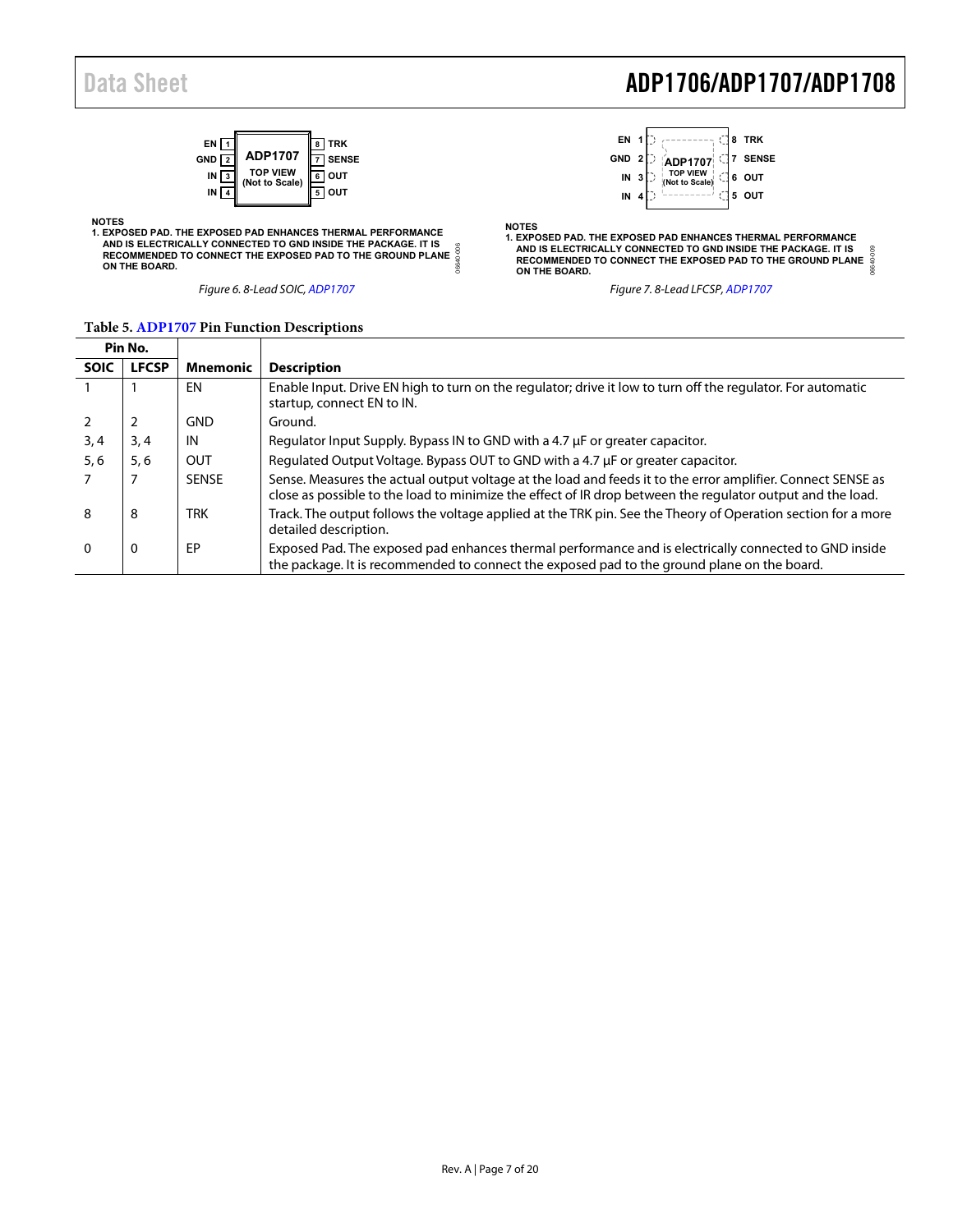

1. EXPOSED PAD. THE EXPOSED PAD ENHANCES THERMAL PERFORMANCE<br>AND IS ELECTRICALLY CONNECTED TO GND INSIDE THE PACKAGE. IT IS<br>RECOMMENDED TO CONNECT THE EXPOSED PAD TO THE GROUND PLANE<br>ON THE BOARD.



Figure 8. 8-Lead SOIC[, ADP1708](http://www.analog.com/ADP1708?doc=ADP1706_1707_1708.pdf) Figure 9. 8-Lead LFCSP[, ADP1708](http://www.analog.com/ADP1708?doc=ADP1706_1707_1708.pdf)

**NOTES**

|             | Pin No.      |                 |                                                                                                                                                                                                                           |
|-------------|--------------|-----------------|---------------------------------------------------------------------------------------------------------------------------------------------------------------------------------------------------------------------------|
| <b>SOIC</b> | <b>LFCSP</b> | <b>Mnemonic</b> | <b>Description</b>                                                                                                                                                                                                        |
|             |              | ΕN              | Enable Input. Drive EN high to turn on the regulator; drive it low to turn off the regulator. For automatic<br>startup, connect EN to IN.                                                                                 |
|             |              | <b>GND</b>      | Ground.                                                                                                                                                                                                                   |
| 3,4         | 3, 4         | IN              | Regulator Input Supply. Bypass IN to GND with a 4.7 µF or greater capacitor.                                                                                                                                              |
| 5, 6        | 5, 6         | OUT             | Regulated Output Voltage. Bypass OUT to GND with a 4.7 µF or greater capacitor.                                                                                                                                           |
|             |              | <b>SENSE</b>    | Sense. Measures the actual output voltage at the load and feeds it to the error amplifier. Connect SENSE as<br>close as possible to the load to minimize the effect of IR drop between the regulator output and the load. |
| 8           | 8            | ADJ             | Adjust. A resistor divider from OUT to ADJ sets the output voltage.                                                                                                                                                       |
|             | 0            | EP              | Exposed Pad. The exposed pad enhances thermal performance and is electrically connected to GND inside<br>the package. It is recommended to connect the exposed pad to the ground plane on the board.                      |

06640-005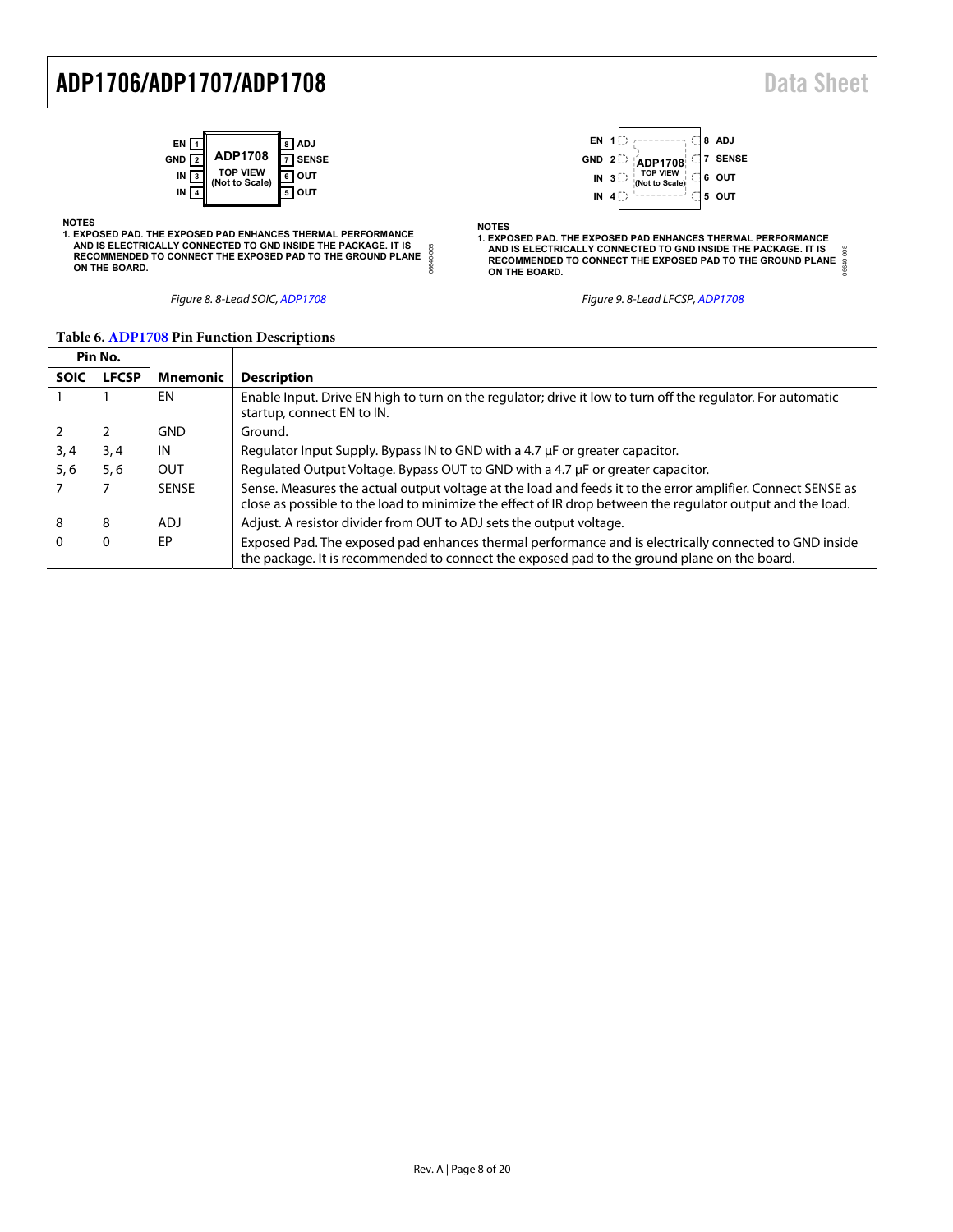### <span id="page-8-0"></span>TYPICAL PERFORMANCE CHARACTERISTICS

 $V_{\text{IN}} = 3.8$  V, I<sub>OUT</sub> = 100 mA, C<sub>IN</sub> = 4.7 μF, C<sub>OUT</sub> = 4.7 μF, T<sub>A</sub> = 25°C, unless otherwise noted.



Figure 10. Output Voltage vs. Junction Temperature





<span id="page-8-1"></span>

Figure 12. Output Voltage vs. Input Voltage



Figure 13. Ground Current vs. Junction Temperature





Figure 15. Ground Current vs. Input Voltage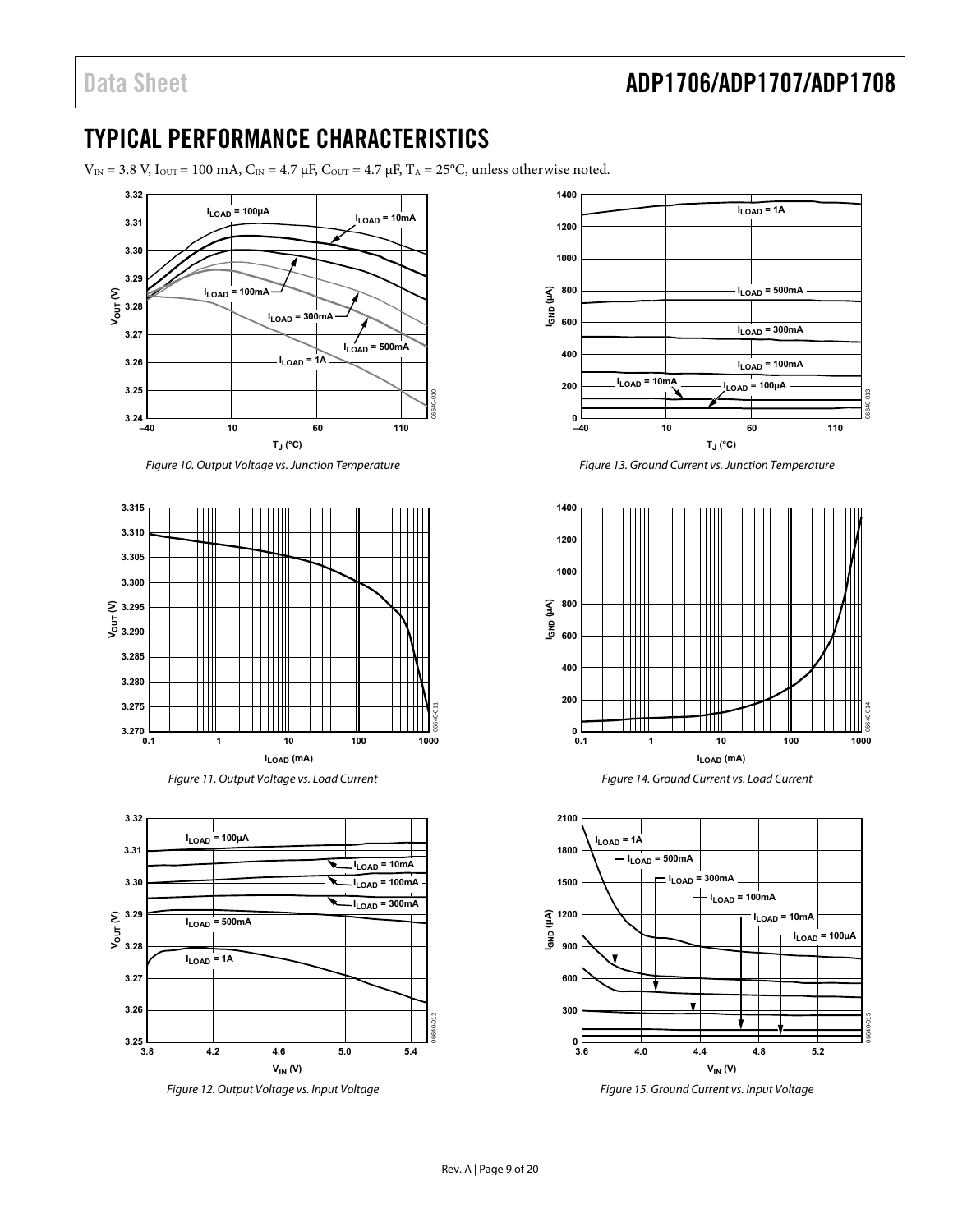









Figure 18. Ground Current vs. Input Voltage (in Dropout)



Figure 19. Load Transient Response,  $C_{IN} = 4.7 \mu F$ ,  $C_{OUT} = 4.7 \mu F$ 



Figure 20. Load Transient Response,  $C_{IN} = 22 \mu F$ ,  $C_{OUT} = 22 \mu F$ 



Figure 21. Line Transient Response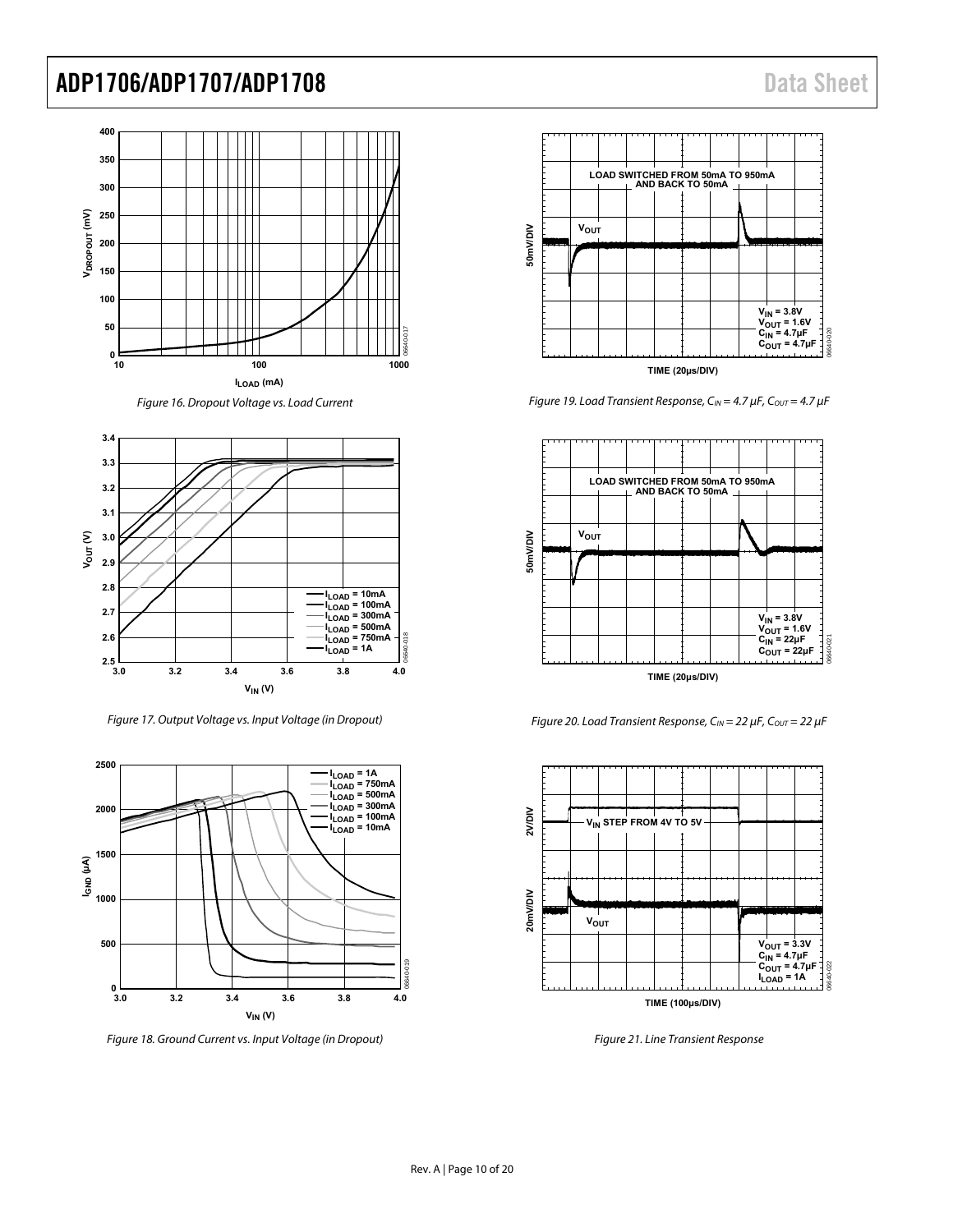

Figure 22. Output Voltage Ramp-Up Time vs. Soft Start Capacitor Value



Figure 23[. ADP1706 P](http://www.analog.com/ADP1706?doc=ADP1706_1707_1708.pdf)ower Supply Rejection Ratio vs. Frequency



Figure 24[. ADP1708 P](http://www.analog.com/ADP1708?doc=ADP1706_1707_1708.pdf)ower Supply Rejection Ratio vs. Frequency

## Data Sheet **ADP1706/ADP1707/ADP1708**



Figure 25[. ADP1708 P](http://www.analog.com/ADP1708?doc=ADP1706_1707_1708.pdf)ower Supply Rejection Ratio vs. Input Voltage



Figure 26[. ADP1708 P](http://www.analog.com/ADP1708?doc=ADP1706_1707_1708.pdf)ower Supply Rejection Ratio vs. Output Voltage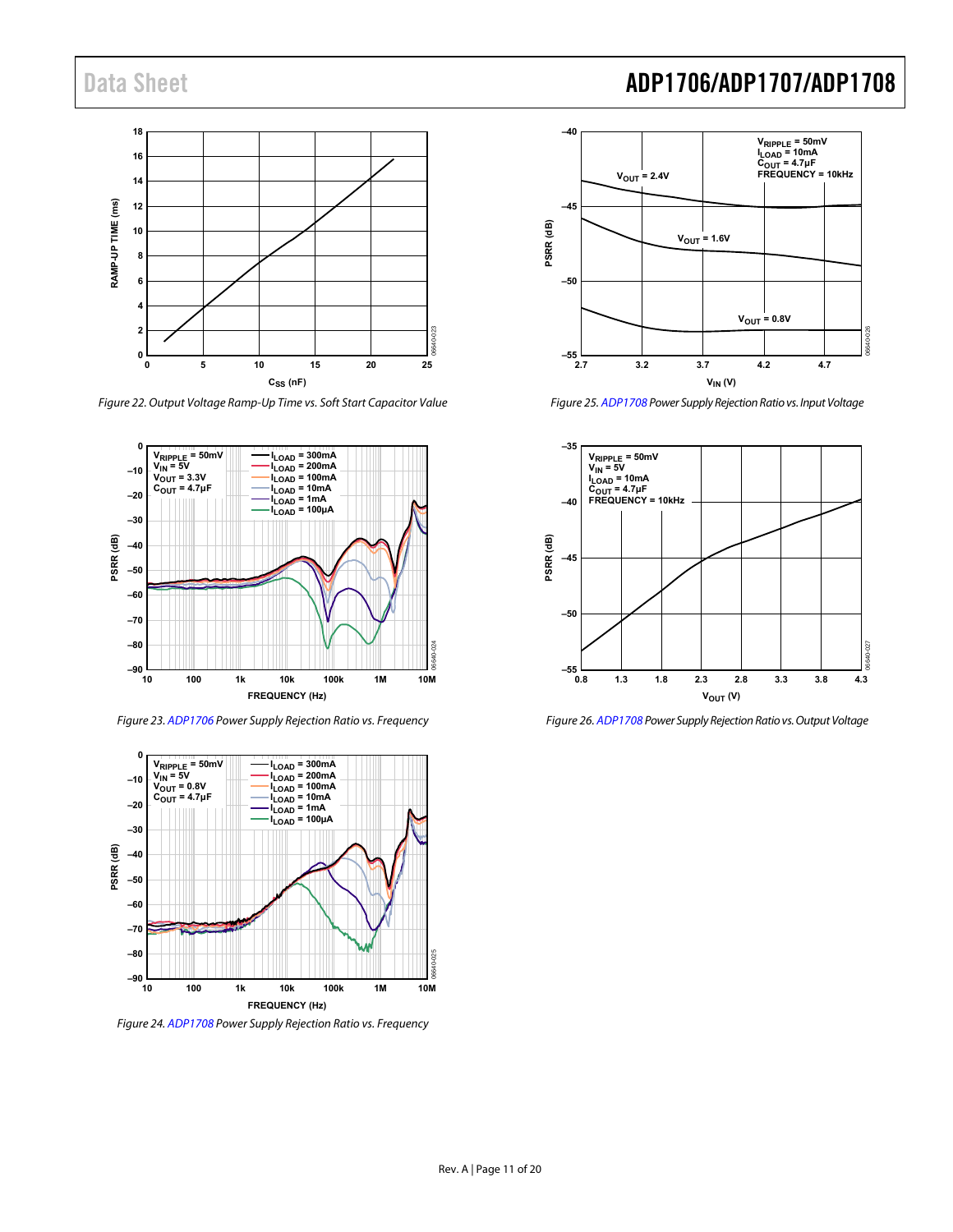### <span id="page-11-0"></span>THEORY OF OPERATION

The [ADP1706](http://www.analog.com/ADP1706?doc=ADP1706_1707_1708.pdf)[/ADP1707/](http://www.analog.com/ADP1707?doc=ADP1706_1707_1708.pdf)[ADP1708 a](http://www.analog.com/ADP1708?doc=ADP1706_1707_1708.pdf)re low dropout linear regulators that use an advanced, proprietary architecture to provide high power supply rejection ratio (PSRR) and excellent line and load transient response with a small 4.7 μF ceramic output capacitor. All devices operate from a 2.5 V to 5.5 V input rail and provide up to 1 A of output current. Supply current in shutdown mode is typically 100 nA.





Internally, the [ADP1706/](http://www.analog.com/ADP1706?doc=ADP1706_1707_1708.pdf)[ADP1707](http://www.analog.com/ADP1707?doc=ADP1706_1707_1708.pdf)[/ADP1708 c](http://www.analog.com/ADP1708?doc=ADP1706_1707_1708.pdf)onsist of a reference, an error amplifier, a feedback voltage divider, and a PMOS pass transistor. Output current is delivered via the PMOS pass device, which is controlled by the error amplifier. The error amplifier compares the reference voltage with the feedback voltage from the output and amplifies the difference. If the feedback voltage is lower than the reference voltage, the gate of the PMOS device is pulled lower, allowing more current to pass and increasing the output voltage. If the feedback voltage is higher than the reference voltage, the gate of the PMOS device is pulled higher, allowing less current to pass and decreasing the output voltage.

The [ADP1706](http://www.analog.com/ADP1706?doc=ADP1706_1707_1708.pdf)[/ADP1707 a](http://www.analog.com/ADP1707?doc=ADP1706_1707_1708.pdf)re available in 16 fixed output voltage options between 0.75 V and 3.3 V. The [ADP1706 a](http://www.analog.com/ADP1706?doc=ADP1706_1707_1708.pdf)llows for connection of an external soft start capacitor, which controls the output voltage ramp during startup. Th[e ADP1707 f](http://www.analog.com/ADP1707?doc=ADP1706_1707_1708.pdf)eatures a TRK pin that allows the output voltage to follow the voltage at this pin. The [ADP1708](http://www.analog.com/ADP1708?doc=ADP1706_1707_1708.pdf) is available in an adjustable version with an output voltage that can be set to between 0.8 V and 5.0 V by an external voltage divider. All devices are controlled by an enable pin (EN).

### <span id="page-11-1"></span>**SOFT START FUNCTION [\(ADP1706\)](http://www.analog.com/ADP1706?doc=ADP1706_1707_1708.pdf)**

For applications that require a controlled startup, the [ADP1706](http://www.analog.com/ADP1706?doc=ADP1706_1707_1708.pdf) provides a programmable soft start function. The programmable soft start is useful for reducing inrush current upon startup and for providing voltage sequencing. To implement a soft start, connect a small ceramic capacitor from SS to GND. Upon startup, a 1.2 μA current source charges this capacitor. The [ADP1706](http://www.analog.com/ADP1706?doc=ADP1706_1707_1708.pdf) start-up output voltage is limited by the voltage at SS,

providing a smooth ramp-up to the nominal output voltage. The soft start time is calculated by

$$
T_{SS} = V_{REF} \times (C_{SS}/I_{SS})
$$
 (1)

where:

T<sub>SS</sub> is the soft start period.

*VREF* is the 0.8 V reference voltage. *CSS* is the soft start capacitance from SS to GND.

 $I_{SS}$  is the current sourced from SS (1.2  $\mu$ A).

When th[e ADP1706 i](http://www.analog.com/ADP1706?doc=ADP1706_1707_1708.pdf)s disabled (using EN), the soft start capacitor is discharged to GND through an internal 100  $\Omega$  resistor.



Figure 28. OUT Ramp-Up with External Soft Start Capacitor

The [ADP1707](http://www.analog.com/ADP1707?doc=ADP1706_1707_1708.pdf) an[d ADP1708 h](http://www.analog.com/ADP1708?doc=ADP1706_1707_1708.pdf)ave no pins for soft start; therefore, the function is switched to an internal soft start capacitor, which sets the soft start ramp-up period to approximately 48 μs. Note that the ramp-up period is the time it takes OUT to go from 0% to 90% of the nominal value and is different from the start-up time in [Table 1,](#page-2-1) which is the time between the rising edge of EN to OUT being at 90% of the nominal value. For the worst-case output voltage of 5 V, using the suggested  $4.7 \mu$ F output capacitor, the resulting input inrush current is approximately 490 mA, which is less than the maximum 1 A load current.



Figure 29. OUT Ramp-Up with Internal Soft Start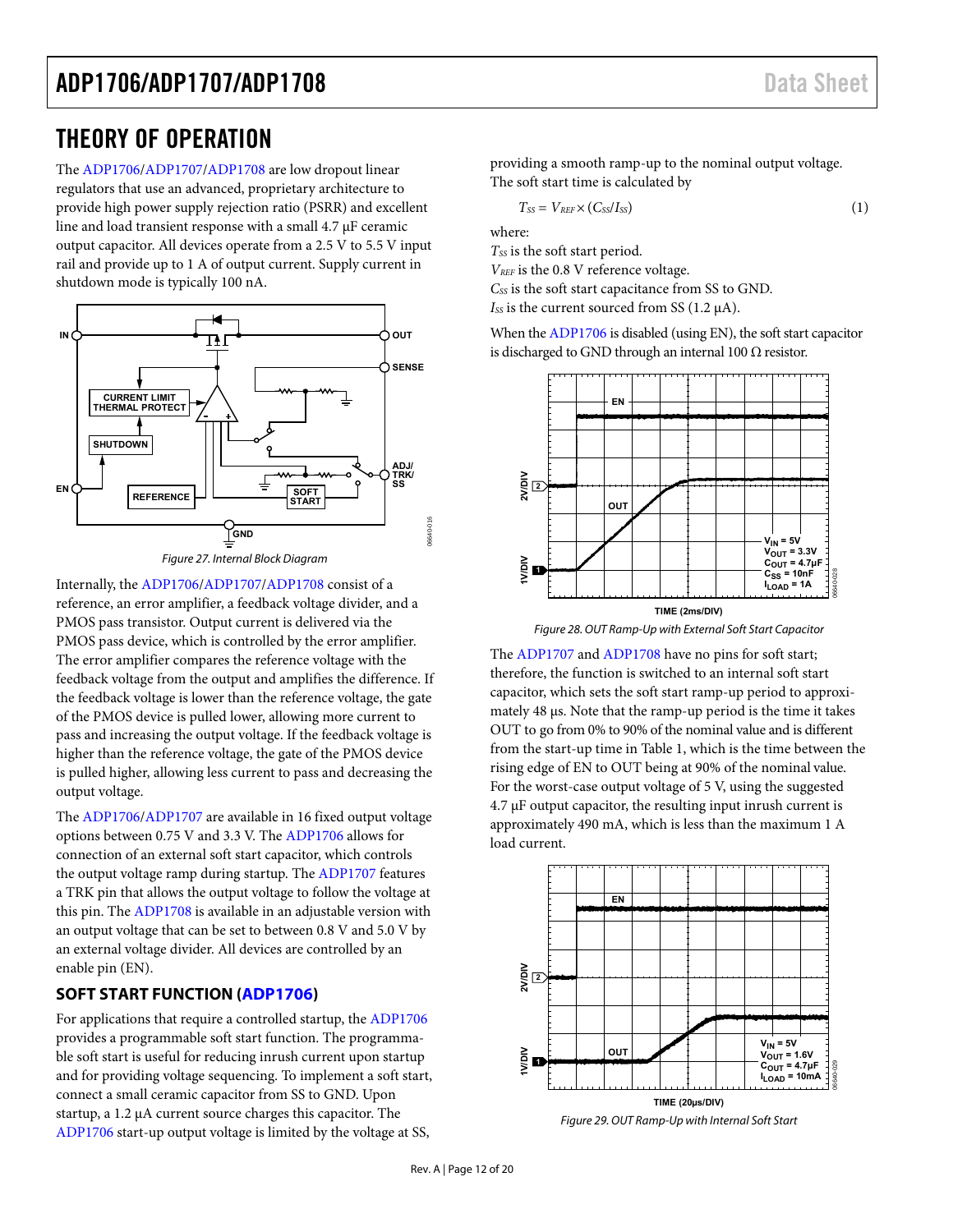### <span id="page-12-0"></span>**ADJUSTABLE OUTPUT VOLTAGE [\(ADP1708\)](http://www.analog.com/ADP1708?doc=ADP1706_1707_1708.pdf)**

The [ADP1708](http://www.analog.com/ADP1708?doc=ADP1706_1707_1708.pdf) can have its output voltage set over a 0.8 V to 5.0 V range. The output voltage is set by connecting a resistive voltage divider from OUT to ADJ. The output voltage is calculated by

 $V_{OUT} = 0.8 \text{ V} (1 + R1/R2)$  (2)

where:

*R1* is the resistor from OUT to ADJ. *R2* is the resistor from ADJ to GND.

The maximum bias current into ADJ is 100 nA, so for less than 0.5% error due to the bias current, use values less than 60 kΩ for R2.

#### <span id="page-12-1"></span>**TRACK MODE [\(ADP1707\)](http://www.analog.com/ADP1707?doc=ADP1706_1707_1708.pdf)**

The [ADP1707](http://www.analog.com/ADP1707?doc=ADP1706_1707_1708.pdf) includes a tracking mode feature. As shown in [Figure 30,](#page-12-3) if the voltage applied at the TRK pin is less than the nominal output voltage, OUT is equal to the voltage at TRK. Otherwise, OUT regulates to its nominal output value.





<span id="page-12-3"></span>For example, consider an [ADP1707](http://www.analog.com/ADP1707?doc=ADP1706_1707_1708.pdf) with a nominal output voltage of 3.3 V. If the voltage applied to its TRK pin is greater than 3.3 V, OUT maintains a nominal output voltage of 3.3 V. If the voltage applied to TRK is reduced below 3.3 V, OUT tracks this voltage. OUT can track the TRK pin voltage from the nominal value all the way down to 0 V. A voltage divider is present from TRK to the error amplifier input with a divider ratio equal to the divider from OUT to the error amplifier, which sets the output voltage equal to the tracking voltage. Both divider ratios are set by postpackage trim, depending on the desired output voltage.

### <span id="page-12-2"></span>**ENABLE FEATURE**

The [ADP1706](http://www.analog.com/ADP1706?doc=ADP1706_1707_1708.pdf)[/ADP1707/](http://www.analog.com/ADP1707?doc=ADP1706_1707_1708.pdf)[ADP1708 u](http://www.analog.com/ADP1708?doc=ADP1706_1707_1708.pdf)se the EN pin to enable and disable the OUT pin under normal operating conditions. As shown in [Figure 31,](#page-12-4) when a rising voltage on EN crosses the active threshold, OUT turns on. When a falling voltage on EN crosses the inactive threshold, OUT turns off.



Figure 31[. ADP1706 T](http://www.analog.com/ADP1706?doc=ADP1706_1707_1708.pdf)ypical EN Pin Operation

<span id="page-12-4"></span>As shown in [Figure 31,](#page-12-4) the EN pin has hysteresis built in. This prevents on/off oscillations that can occur due to noise on the EN pin as it passes through the threshold points.

The EN pin active/inactive thresholds are derived from the IN voltage. Therefore, these thresholds vary when changing the input voltage[. Figure 32](#page-12-5) shows typical EN active/inactive thresholds when the input voltage varies from 2.5 V to 5.5 V.



<span id="page-12-5"></span>Figure 32. Typical EN Pin Thresholds vs. Input Voltage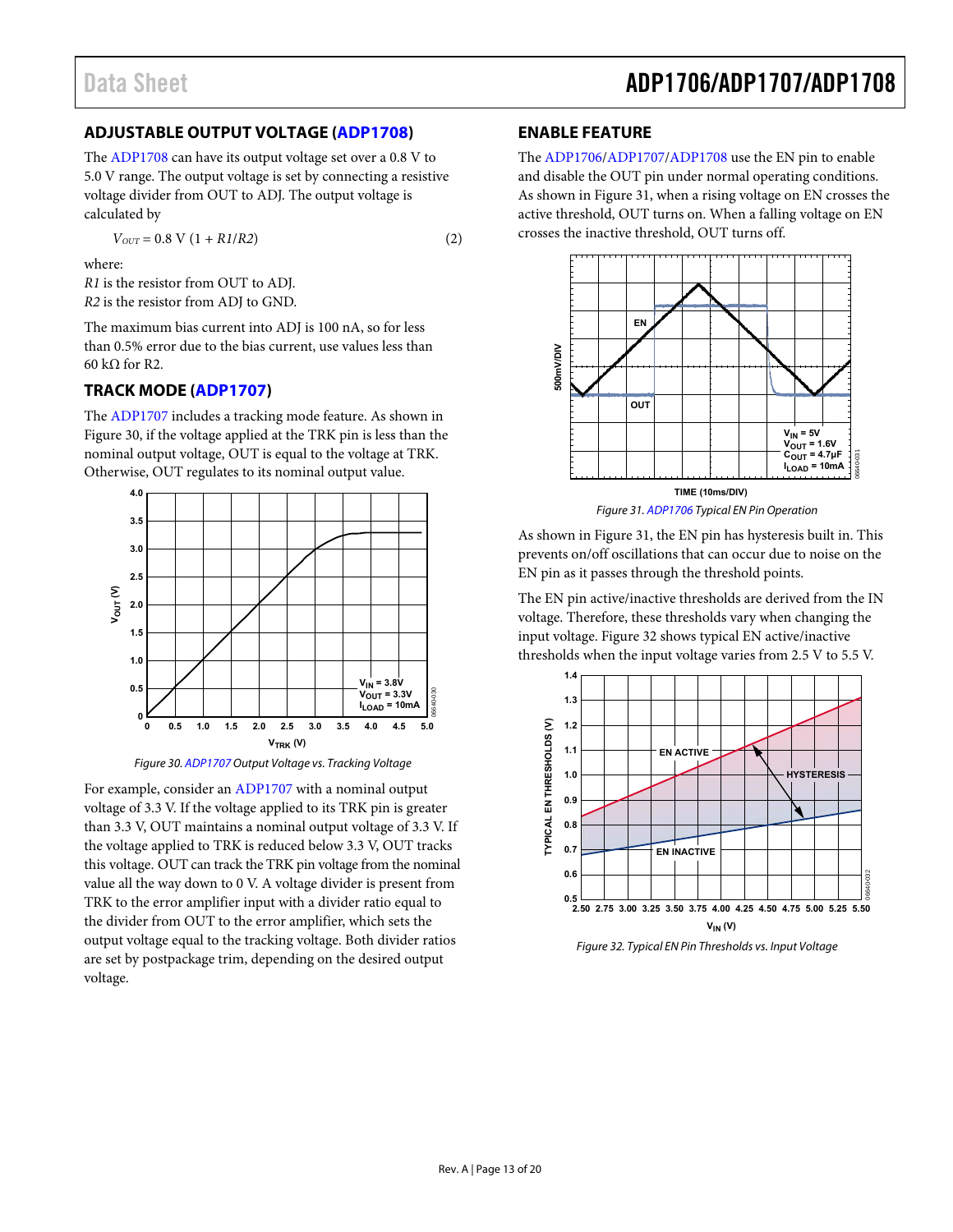### <span id="page-13-0"></span>APPLICATIONS INFORMATION

### <span id="page-13-1"></span>**CAPACITOR SELECTION**

#### **Output Capacitor**

Th[e ADP1706](http://www.analog.com/ADP1706?doc=ADP1706_1707_1708.pdf)[/ADP1707](http://www.analog.com/ADP1707?doc=ADP1706_1707_1708.pdf)[/ADP1708 a](http://www.analog.com/ADP1708?doc=ADP1706_1707_1708.pdf)re designed for operation with small, space-saving ceramic capacitors, but they function with most commonly used capacitors as long as care is taken with the effective series resistance (ESR) value. The ESR of the output capacitor affects stability of the LDO control loop. A minimum of 4.7 μF capacitance with an ESR of 500 mΩ or less is recommended to ensure stability of the [ADP1706](http://www.analog.com/ADP1706?doc=ADP1706_1707_1708.pdf)[/ADP1707](http://www.analog.com/ADP1707?doc=ADP1706_1707_1708.pdf)[/ADP1708.](http://www.analog.com/ADP1708?doc=ADP1706_1707_1708.pdf) Transient response to changes in load current is also affected by output capacitance. Using a larger value of output capacitance improves the transient response of th[e ADP1706/](http://www.analog.com/ADP1706?doc=ADP1706_1707_1708.pdf)[ADP1707/](http://www.analog.com/ADP1707?doc=ADP1706_1707_1708.pdf)[ADP1708 t](http://www.analog.com/ADP1708?doc=ADP1706_1707_1708.pdf)o large changes in load current[. Figure 33 a](#page-13-3)n[d Figure 34](#page-13-4) show the transient responses for output capacitance values of 4.7 μF and 22 μF, respectively.

<span id="page-13-3"></span>

#### **Input Bypass Capacitor**

Connecting a 4.7 μF capacitor from the IN pin to GND reduces the circuit sensitivity to the printed circuit board (PCB) layout, especially when long input traces, or high source impedance, is encountered. If greater than 4.7 μF of output capacitance is required, it is recommended that the input capacitor be increased to match it.

#### **Input and Output Capacitor Properties**

Any good quality ceramic capacitors can be used with the [ADP1706](http://www.analog.com/ADP1706?doc=ADP1706_1707_1708.pdf)[/ADP1707](http://www.analog.com/ADP1707?doc=ADP1706_1707_1708.pdf)[/ADP1708,](http://www.analog.com/ADP1708?doc=ADP1706_1707_1708.pdf) as long as they meet the minimum capacitance and maximum ESR requirements. Ceramic capacitors are manufactured with a variety of dielectrics, each with different behavior over temperature and applied voltage. Capacitors must have a dielectric adequate to ensure the minimum capacitance over the necessary temperature range and dc bias conditions. X5R or X7R dielectrics with a voltage rating of 6.3 V or 10 V are recommended. Y5V and Z5U dielectrics are not recommended, due to their poor temperature and dc bias characteristics.

#### <span id="page-13-2"></span>**VOLTAGE TRACKING APPLICATIONS**



Figure 35. Voltage Tracking Feature Using th[e ADP1707](http://www.analog.com/ADP1707?doc=ADP1706_1707_1708.pdf)

<span id="page-13-5"></span><span id="page-13-4"></span>[Figure 35 s](#page-13-5)hows an application where th[e ADP1707 t](http://www.analog.com/ADP1707?doc=ADP1706_1707_1708.pdf)racking feature is used. A[n ADP1706 p](http://www.analog.com/ADP1706?doc=ADP1706_1707_1708.pdf)owers the input/output of a microprocessor and an [ADP1707](http://www.analog.com/ADP1707?doc=ADP1706_1707_1708.pdf) powers the core. At startup, the output of th[e ADP1706 r](http://www.analog.com/ADP1706?doc=ADP1706_1707_1708.pdf)amps to 2.5 V, which is divided down via a voltage divider (R1 and R2) to a lower voltage at the TRK pin of th[e ADP1707.](http://www.analog.com/ADP1707?doc=ADP1706_1707_1708.pdf) The output of th[e ADP1707 t](http://www.analog.com/ADP1707?doc=ADP1706_1707_1708.pdf)hus follows the TRK pin and ramps up steadily to 1.2 V. This implementation ensures that the core of the processor powers up after the input/ output.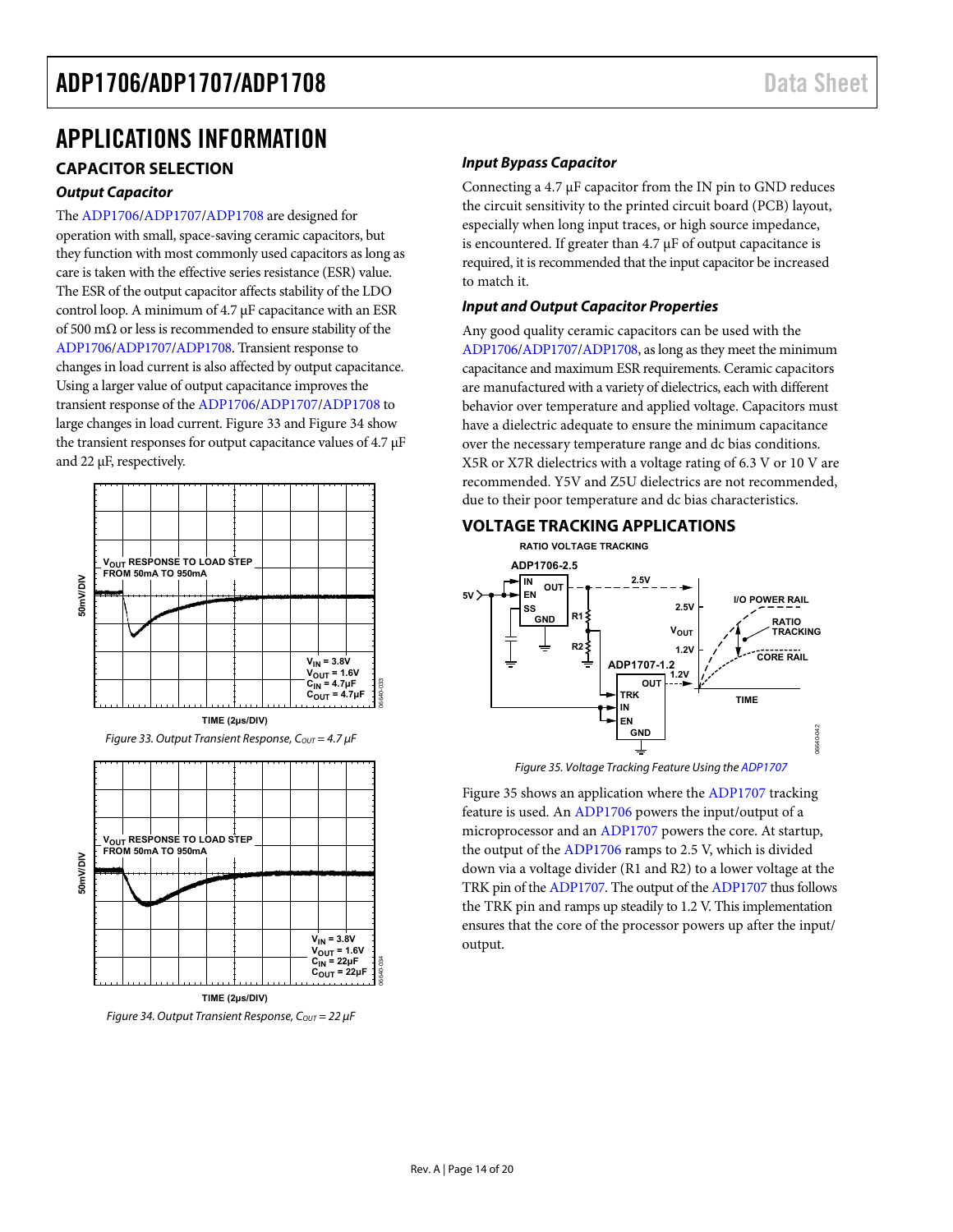### <span id="page-14-0"></span>**CURRENT LIMIT AND THERMAL OVERLOAD PROTECTION**

The [ADP1706](http://www.analog.com/ADP1706?doc=ADP1706_1707_1708.pdf)[/ADP1707/](http://www.analog.com/ADP1707?doc=ADP1706_1707_1708.pdf)[ADP1708 a](http://www.analog.com/ADP1708?doc=ADP1706_1707_1708.pdf)re protected against damage due to excessive power dissipation by current and thermal overload protection circuits. Th[e ADP1706/](http://www.analog.com/ADP1706?doc=ADP1706_1707_1708.pdf) [ADP1707](http://www.analog.com/ADP1707?doc=ADP1706_1707_1708.pdf)[/ADP1708 a](http://www.analog.com/ADP1708?doc=ADP1706_1707_1708.pdf)re designed to reach current limit when the output load reaches 1.5 A (typical). When the output load exceeds 1.5 A, the output voltage is reduced to maintain a constant current limit.

Thermal overload protection is included, which limits the junction temperature to a maximum of 150°C (typical). Under extreme conditions (that is, high ambient temperature and power dissipation) when the junction temperature starts to rise above 150°C, the output is turned off, reducing the output current to zero. When the junction temperature drops below 135°C (typical), the output is turned on again and output current is restored to its nominal value.

Consider the case where a hard short from OUT to ground occurs. At first, th[e ADP1706/](http://www.analog.com/ADP1706?doc=ADP1706_1707_1708.pdf)[ADP1707](http://www.analog.com/ADP1707?doc=ADP1706_1707_1708.pdf)[/ADP1708 r](http://www.analog.com/ADP1708?doc=ADP1706_1707_1708.pdf)each current limit so that only 1.5 A is conducted into the short. If self-heating of the junction becomes great enough to cause its temperature to rise above 150°C, thermal shutdown activates, turning off the output and reducing the output current to zero. As the junction temperature cools and drops below 135°C, the output turns on and conducts 1.5 A into the short, again causing the junction temperature to rise above 150°C. This thermal oscillation between 135°C and 150°C causes a current oscillation between 1.5 A and 0 A that continues as long as the short remains at the output.

Current and thermal limit protections are intended to protect the device against accidental overload conditions. For reliable operation, device power dissipation should be externally limited so junction temperatures do not exceed 125°C.

### <span id="page-14-1"></span>**THERMAL CONSIDERATIONS**

To guarantee reliable operation, the junction temperature of the [ADP1706/](http://www.analog.com/ADP1706?doc=ADP1706_1707_1708.pdf)[ADP1707](http://www.analog.com/ADP1707?doc=ADP1706_1707_1708.pdf)[/ADP1708](http://www.analog.com/ADP1708?doc=ADP1706_1707_1708.pdf) must not exceed 125°C. To ensure that the junction temperature stays below this maximum value, the user needs to be aware of the parameters that contribute to junction temperature changes. These parameters include ambient temperature, power dissipation in the power device, and thermal resistance between the junction and ambient air  $(\theta_{IA})$ . The  $\theta_{JA}$  value is dependent on the package assembly compounds used and the amount of copper to which the GND pins of the package are soldered on the PCB[. Table 7](#page-14-2) shows typical  $\theta_{JA}$  values of the 8-lead SOIC and 8-lead LFCSP for various PCB copper sizes.

#### <span id="page-14-2"></span>Table 7. Typical θ<sub>JA</sub> Values

| Copper Size (mm <sup>2</sup> ) | $\theta_{JA}$ (°C/W), SOIC | $\theta_{JA}$ (°C/W), LFCSP |  |
|--------------------------------|----------------------------|-----------------------------|--|
| 0 <sup>1</sup>                 | 57.6                       | 65.9                        |  |
| 50                             | 53.1                       | 62.3                        |  |
| 100                            | 52.3                       | 61.2                        |  |
| 300                            | 51.3                       | 59.7                        |  |
| 500                            | 51.3                       | 59.4                        |  |

1 Device soldered to minimum size pin traces.

The junction temperature of th[e ADP1706/](http://www.analog.com/ADP1706?doc=ADP1706_1707_1708.pdf)[ADP1707/](http://www.analog.com/ADP1707?doc=ADP1706_1707_1708.pdf)[ADP1708](http://www.analog.com/ADP1708?doc=ADP1706_1707_1708.pdf) can be calculated by

$$
T_J = T_A + (P_D \times \theta_{JA})
$$
 (3)

where:

*TA* is the ambient temperature.

 $P<sub>D</sub>$  is the power dissipation in the die, given by

$$
P_D = ((V_{IN} - V_{OUT}) \times I_{LOAD}) + (V_{IN} \times I_{GND}) \tag{4}
$$

where:

*ILOAD* is the load current.

*IGND* is the ground current.

*VIN* and *VOUT* are the input and output voltages, respectively.

Power dissipation due to ground current is quite small and can be ignored. Therefore, the junction temperature equation simplifies to the following:

$$
T_J = T_A + (((V_{IN} - V_{OUT}) \times I_{LOAD}) \times \theta_{JA})
$$
\n
$$
(5)
$$

As shown in Equation 5, for a given ambient temperature, input-to-output voltage differential, and continuous load current, a minimum copper size requirement exists for the PCB to ensure the junction temperature does not rise above 125°C. [Figure 36 t](#page-15-0)[o Figure 41](#page-15-1) show junction temperature calculations for different ambient temperatures, load currents,  $V_{IN}$  to  $V_{OUT}$ differentials, and areas of PCB copper.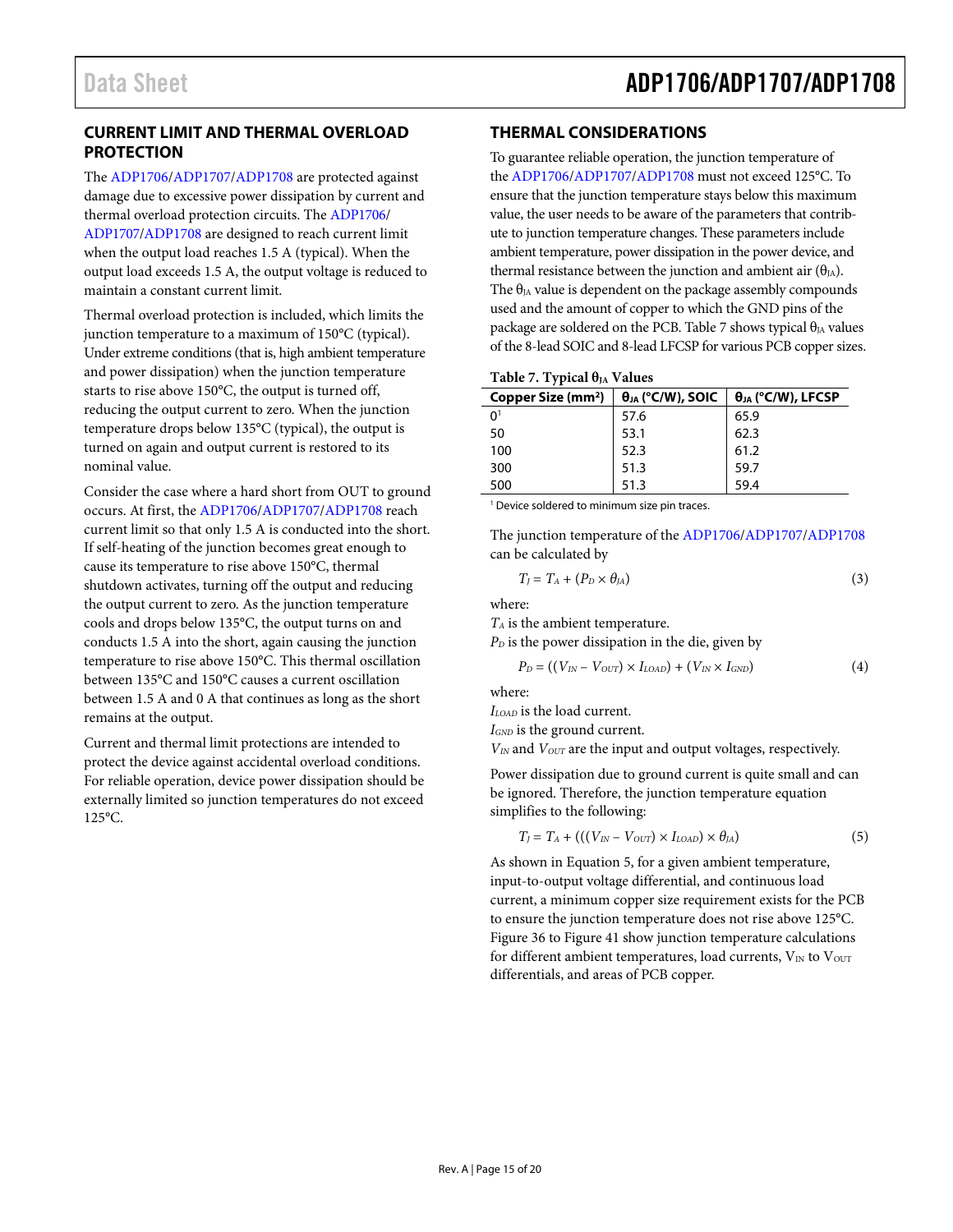06640-038

06640-039

<span id="page-15-1"></span>06640-040

<span id="page-15-0"></span>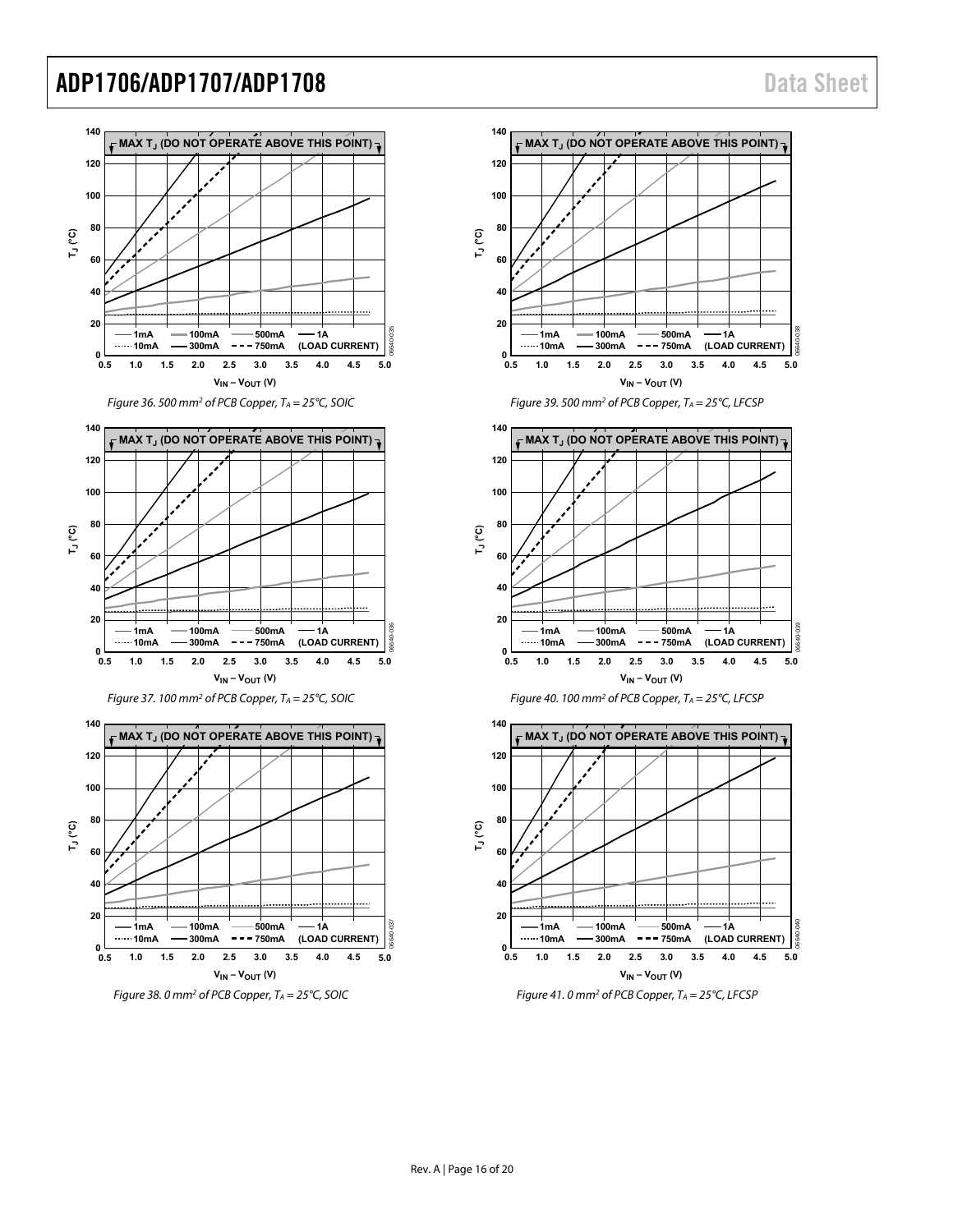### <span id="page-16-0"></span>**PCB LAYOUT CONSIDERATIONS**

Heat dissipation from the package can be improved by increasing the amount of copper attached to the pins of the [ADP1706](http://www.analog.com/ADP1706?doc=ADP1706_1707_1708.pdf)[/ADP1707](http://www.analog.com/ADP1707?doc=ADP1706_1707_1708.pdf)[/ADP1708.](http://www.analog.com/ADP1708?doc=ADP1706_1707_1708.pdf) However, as can be seen from [Table 7,](#page-14-2) a point of diminishing returns is eventually reached, beyond which an increase in the copper size does not yield significant heat dissipation benefits.

The [ADP1706](http://www.analog.com/ADP1706?doc=ADP1706_1707_1708.pdf)[/ADP1707/](http://www.analog.com/ADP1707?doc=ADP1706_1707_1708.pdf)[ADP1708](http://www.analog.com/ADP1708?doc=ADP1706_1707_1708.pdf) feature an exposed pad on the bottom of both the SOIC and LFCSP packages to improve thermal performance. Because the exposed pad is electrically connected to GND inside the package, it is recommended that it also be connected to the ground plane on the PCB with a sufficient amount of copper.

Here are a few general tips when designing PCBs:

- Place the input capacitor as close as possible to the IN and GND pins.
- Place the output capacitor as close as possible to the OUT and GND pins.
- For th[e ADP1706,](http://www.analog.com/ADP1706?doc=ADP1706_1707_1708.pdf) place the soft start capacitor as close as possible to the SS pin.
- Connect the load as close as possible to the OUT and SENSE pins.

Use of 0402 or 0603 size capacitors and resistors achieves the smallest possible footprint solution on boards where area is limited.



*Figure 42. Example PCB Layout*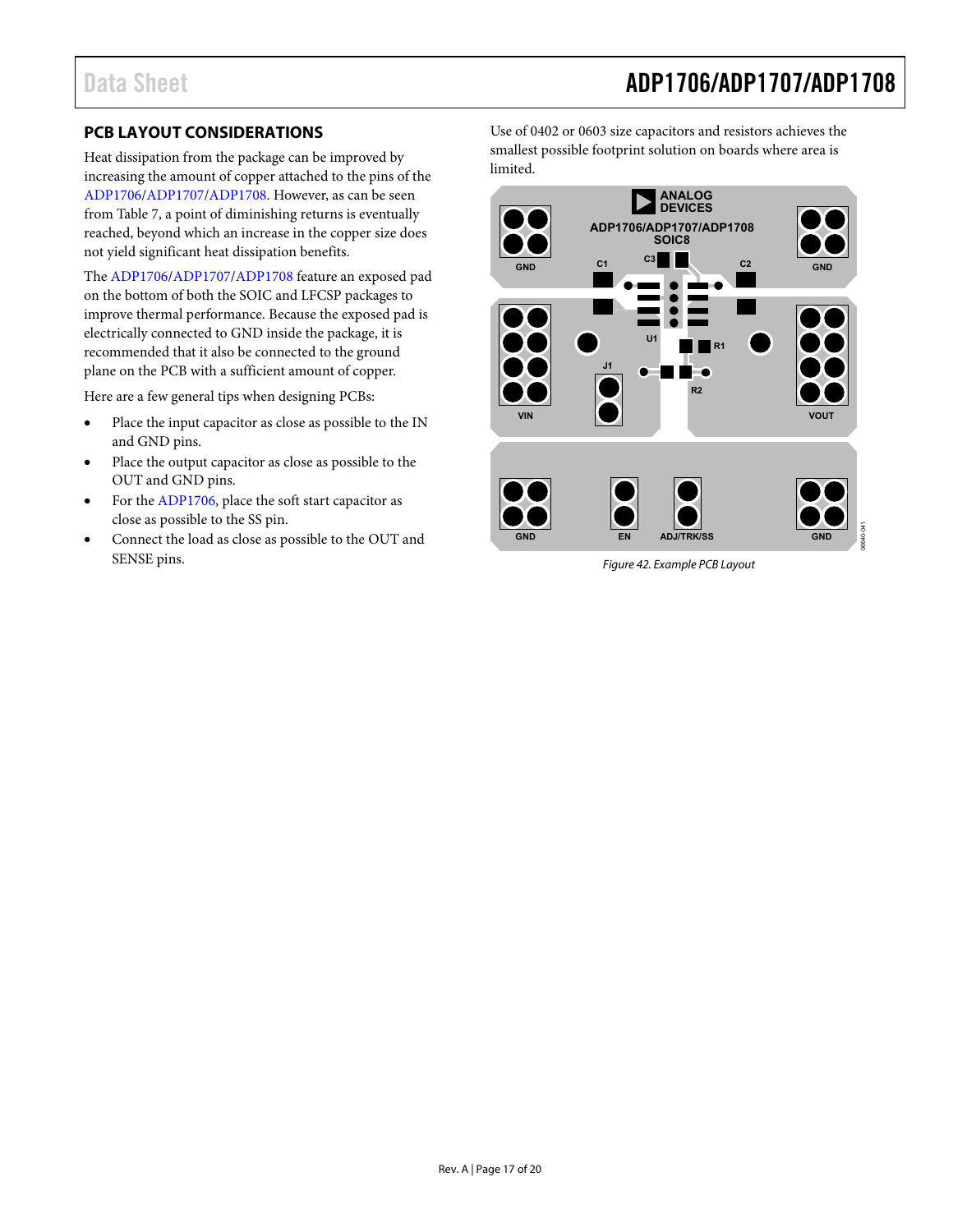### <span id="page-17-0"></span>OUTLINE DIMENSIONS



**COMPLIANT TO JEDEC STANDARDS MS-012-AA**

*Figure 43. 8-Lead Standard Small Outline Package, with Exposed Pad [SOIC\_N\_EP] Narrow Body (RD-8-2)*

*Dimensions shown in millimeters*



*(CP-8-13) Dimensions shown in millimeters*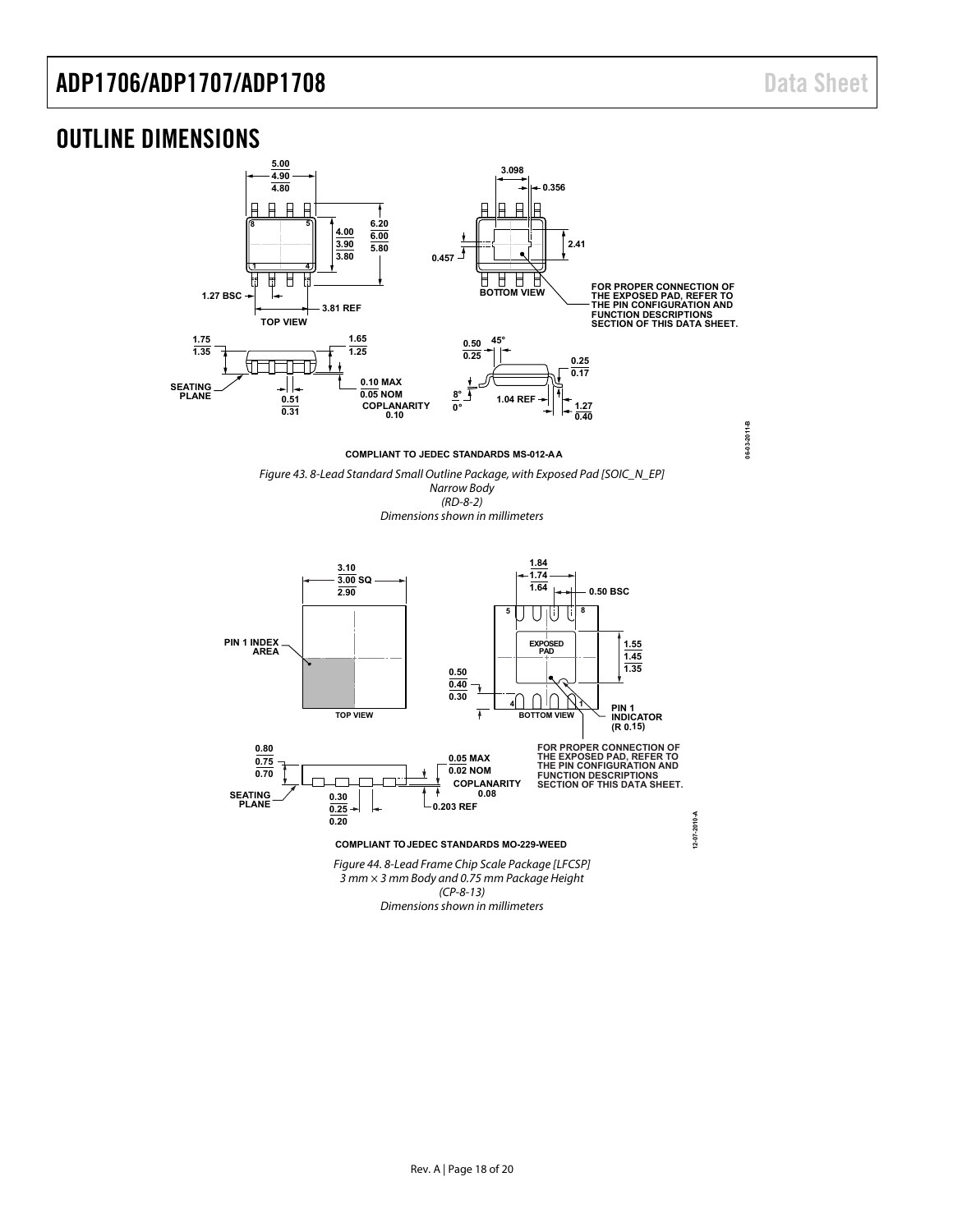### <span id="page-18-0"></span>**ORDERING GUIDE**

| Model <sup>1</sup> | <b>Temperature Range</b>             | <b>Output Voltage (V)</b>    | <b>Package Description</b> | <b>Package Option</b> | <b>Branding</b> |
|--------------------|--------------------------------------|------------------------------|----------------------------|-----------------------|-----------------|
| ADP1706ARDZ-0.75R7 | $-40^{\circ}$ C to +125 $^{\circ}$ C | 0.75                         | 8-Lead SOIC_N_EP           | RD-8-2                |                 |
| ADP1706ARDZ-0.8-R7 | $-40^{\circ}$ C to $+125^{\circ}$ C  | 0.8                          | 8-Lead SOIC N EP           | RD-8-2                |                 |
| ADP1706ARDZ-0.9-R7 | $-40^{\circ}$ C to $+125^{\circ}$ C  | 0.9                          | 8-Lead SOIC_N_EP           | RD-8-2                |                 |
| ADP1706ARDZ-1.0-R7 | $-40^{\circ}$ C to $+125^{\circ}$ C  | 1.0                          | 8-Lead SOIC_N_EP           | RD-8-2                |                 |
| ADP1706ARDZ-1.1-R7 | $-40^{\circ}$ C to $+125^{\circ}$ C  | 1.1                          | 8-Lead SOIC N EP           | RD-8-2                |                 |
| ADP1706ARDZ-1.15R7 | $-40^{\circ}$ C to $+125^{\circ}$ C  | 1.15                         | 8-Lead SOIC_N_EP           | RD-8-2                |                 |
| ADP1706ARDZ-1.2-R7 | $-40^{\circ}$ C to $+125^{\circ}$ C  | 1.2                          | 8-Lead SOIC_N_EP           | RD-8-2                |                 |
| ADP1706ARDZ-1.3-R7 | $-40^{\circ}$ C to $+125^{\circ}$ C  | 1.3                          | 8-Lead SOIC_N_EP           | RD-8-2                |                 |
| ADP1706ARDZ-1.5-R7 | $-40^{\circ}$ C to $+125^{\circ}$ C  | 1.5                          | 8-Lead SOIC_N_EP           | RD-8-2                |                 |
| ADP1706ARDZ-1.8-R7 | $-40^{\circ}$ C to $+125^{\circ}$ C  | 1.8                          | 8-Lead SOIC_N_EP           | RD-8-2                |                 |
| ADP1706ARDZ-2.5-R7 | $-40^{\circ}$ C to $+125^{\circ}$ C  | 2.5                          | 8-Lead SOIC_N_EP           | RD-8-2                |                 |
| ADP1706ARDZ-3.0-R7 | $-40^{\circ}$ C to $+125^{\circ}$ C  | 3.0                          | 8-Lead SOIC_N_EP           | RD-8-2                |                 |
| ADP1706ARDZ-3.3-R7 | $-40^{\circ}$ C to $+125^{\circ}$ C  | 3.3                          | 8-Lead SOIC_N_EP           | RD-8-2                |                 |
| ADP1706ACPZ-1.0-R7 | $-40^{\circ}$ C to +125 $^{\circ}$ C | 1.0                          | 8-Lead LFCSP               | $CP-8-13$             | L65             |
| ADP1706ACPZ-1.05R7 | $-40^{\circ}$ C to $+125^{\circ}$ C  | 1.05                         | 8-Lead LFCSP               | CP-8-13               | L67             |
| ADP1706ACPZ-1.1-R7 | $-40^{\circ}$ C to $+125^{\circ}$ C  | 1.1                          | 8-Lead LFCSP               | CP-8-13               | L66             |
| ADP1706ACPZ-1.2-R7 | $-40^{\circ}$ C to $+125^{\circ}$ C  | 1.2                          | 8-Lead LFCSP               | CP-8-13               | L6A             |
| ADP1706ACPZ-1.3-R7 | $-40^{\circ}$ C to $+125^{\circ}$ C  | 1.3                          | 8-Lead LFCSP               | $CP-8-13$             | L6C             |
| ADP1706ACPZ-1.5-R7 | $-40^{\circ}$ C to $+125^{\circ}$ C  | 1.5                          | 8-Lead LFCSP               | CP-8-13               | L6D             |
| ADP1706ACPZ-1.8-R7 | $-40^{\circ}$ C to $+125^{\circ}$ C  | 1.8                          | 8-Lead LFCSP               | CP-8-13               | L6H             |
| ADP1706ACPZ-2.5-R7 | $-40^{\circ}$ C to $+125^{\circ}$ C  | 2.5                          | 8-Lead LFCSP               | CP-8-13               | L6E             |
| ADP1706ACPZ-3.3-R7 | $-40^{\circ}$ C to $+125^{\circ}$ C  | 3.3                          | 8-Lead LFCSP               | $CP-8-13$             | L6G             |
| ADP1707ARDZ-1.0-R7 | $-40^{\circ}$ C to $+125^{\circ}$ C  | 1.0                          | 8-Lead SOIC_N_EP           | RD-8-2                |                 |
| ADP1707ARDZ-1.1-R7 | $-40^{\circ}$ C to $+125^{\circ}$ C  | 1.1                          | 8-Lead SOIC_N_EP           | RD-8-2                |                 |
| ADP1707ARDZ-1.2-R7 | $-40^{\circ}$ C to $+125^{\circ}$ C  | 1.2                          | 8-Lead SOIC_N_EP           | RD-8-2                |                 |
| ADP1707ARDZ-1.3-R7 | $-40^{\circ}$ C to $+125^{\circ}$ C  | 1.3                          | 8-Lead SOIC_N_EP           | RD-8-2                |                 |
| ADP1707ARDZ-1.5-R7 | $-40^{\circ}$ C to $+125^{\circ}$ C  | 1.5                          | 8-Lead SOIC_N_EP           | RD-8-2                |                 |
| ADP1707ARDZ-1.8-R7 | $-40^{\circ}$ C to $+125^{\circ}$ C  | 1.8                          | 8-Lead SOIC_N_EP           | RD-8-2                |                 |
| ADP1707ARDZ-2.5-R7 | $-40^{\circ}$ C to $+125^{\circ}$ C  | 2.5                          | 8-Lead SOIC N EP           | RD-8-2                |                 |
| ADP1707ARDZ-3.0-R7 | $-40^{\circ}$ C to $+125^{\circ}$ C  | 3.0                          | 8-Lead SOIC_N_EP           | RD-8-2                |                 |
| ADP1707ARDZ-3.3-R7 | $-40^{\circ}$ C to $+125^{\circ}$ C  | 3.3                          | 8-Lead SOIC_N_EP           | RD-8-2                |                 |
| ADP1707ACPZ-1.3-R7 | $-40^{\circ}$ C to $+125^{\circ}$ C  | 1.3                          | 8-Lead LFCSP               | CP-8-13               | L6Z             |
| ADP1707ACPZ-1.8-R7 | $-40^{\circ}$ C to $+125^{\circ}$ C  | 1.8                          | 8-Lead LFCSP               | $CP-8-13$             | L71             |
| ADP1707ACPZ-2.5-R7 | $-40^{\circ}$ C to $+125^{\circ}$ C  | 2.5                          | 8-Lead LFCSP               | $CP-8-13$             | L72             |
| ADP1707ACPZ-3.0-R7 | $-40^{\circ}$ C to $+125^{\circ}$ C  | 3.0                          | 8-Lead LFCSP               | CP-8-13               | L73             |
| ADP1707ACPZ-3.3-R7 | $-40^{\circ}$ C to $+125^{\circ}$ C  | 3.3                          | 8-Lead LFCSP               | CP-8-13               | L74             |
| ADP1708ARDZ-R7     | $-40^{\circ}$ C to $+125^{\circ}$ C  | 0.8 to 5.0                   | 8-Lead SOIC_N_EP           | RD-8-2                |                 |
| ADP1708ACPZ-R7     | $-40^{\circ}$ C to $+125^{\circ}$ C  | 0.8 to 5.0                   | 8-Lead LFCSP               | CP-8-13               | L7P             |
| ADP1706-3.3-EVALZ  |                                      | 3.3                          | <b>Evaluation Board</b>    |                       |                 |
| ADP1707-3.3-EVALZ  |                                      | 3.3                          | <b>Evaluation Board</b>    |                       |                 |
| ADP1708-EVALZ      |                                      | Adjustable, but set to 1.6 V | <b>Evaluation Board</b>    |                       |                 |

 $1 Z =$  RoHS Compliant Part.